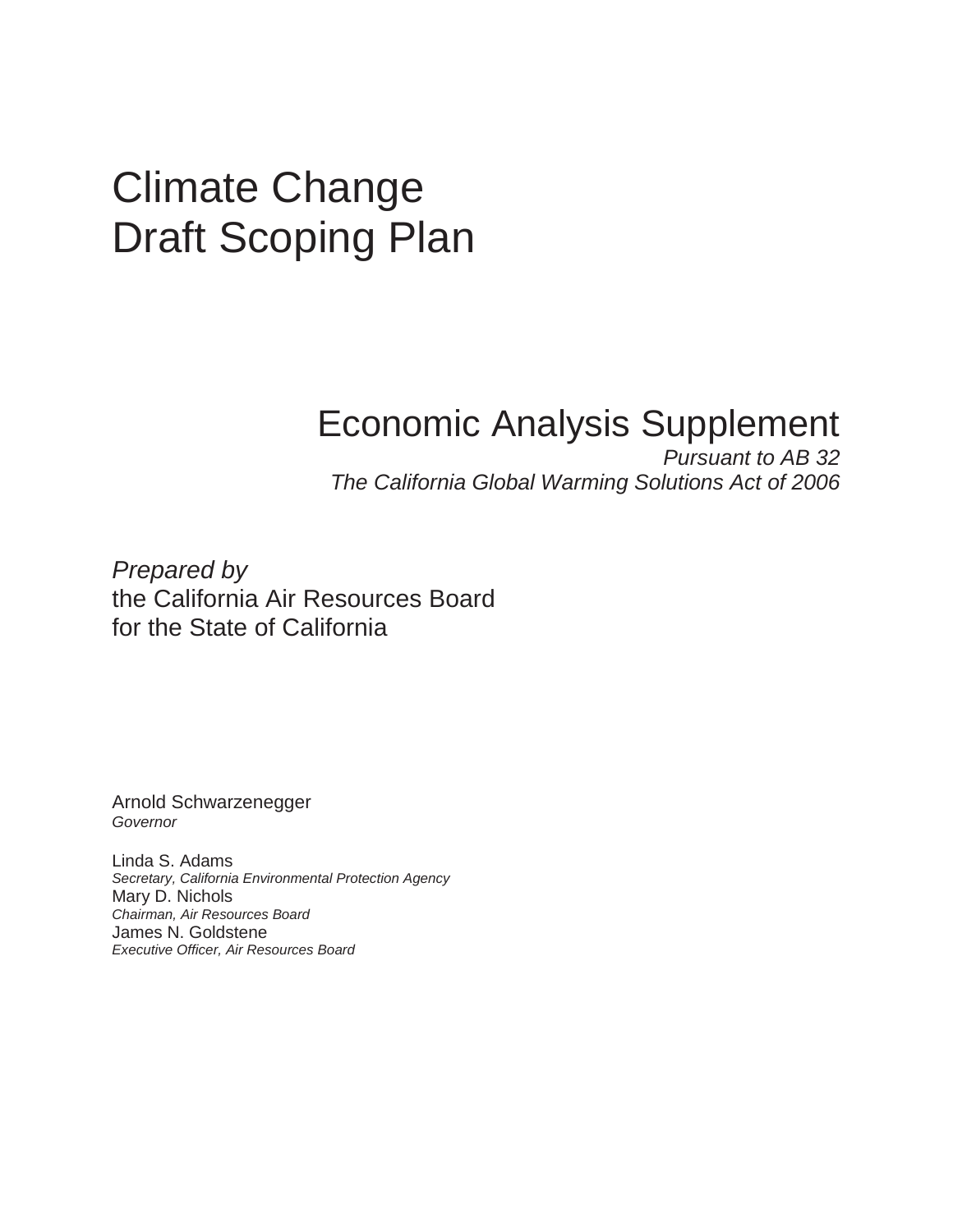# **Climate Change Draft Scoping Plan Pursuant to AB 32 The California Global Warming Solutions Act of 2006 Economic Evaluation Supplement**

#### **Table of Contents**

| INTRODUCTION.     |                                                                                                                                          |
|-------------------|------------------------------------------------------------------------------------------------------------------------------------------|
|                   |                                                                                                                                          |
|                   |                                                                                                                                          |
| 1.2.1             |                                                                                                                                          |
| 1.2.2             |                                                                                                                                          |
| 1.2.3             |                                                                                                                                          |
|                   |                                                                                                                                          |
|                   |                                                                                                                                          |
|                   |                                                                                                                                          |
|                   |                                                                                                                                          |
|                   |                                                                                                                                          |
| 2.3.1             |                                                                                                                                          |
| 2.3.2             |                                                                                                                                          |
|                   |                                                                                                                                          |
|                   |                                                                                                                                          |
|                   |                                                                                                                                          |
|                   | 21                                                                                                                                       |
|                   |                                                                                                                                          |
|                   | 22                                                                                                                                       |
|                   |                                                                                                                                          |
| <b>CONCLUSION</b> | 24                                                                                                                                       |
| 2<br>3            | 1.1<br>1.2<br>1.3<br>2.1<br>2.2<br>2.3<br>2.4<br>3.1<br>3.2<br>3.3<br>3.4<br>PEER REVIEW OF THE DRAFT SCOPING PLAN ECONOMIC ANALYSIS  23 |

## **Technical Appendices**

| Appendix I:   | Modeling Assumptions for Economic Analysis of the draft Scoping Plan                                               |
|---------------|--------------------------------------------------------------------------------------------------------------------|
| Appendix II:  | Environmental Dynamic Revenue Assessment Model's Sources and<br><b>Methods</b>                                     |
| Appendix III: | Economic Analysis of California Climate Policy Initiatives using the<br>Berkeley Energy and Resources (BEAR) Model |
| Appendix IV:  | Calculation of Household Savings by Income Group                                                                   |
| Appendix V:   | <b>Business Impacts</b>                                                                                            |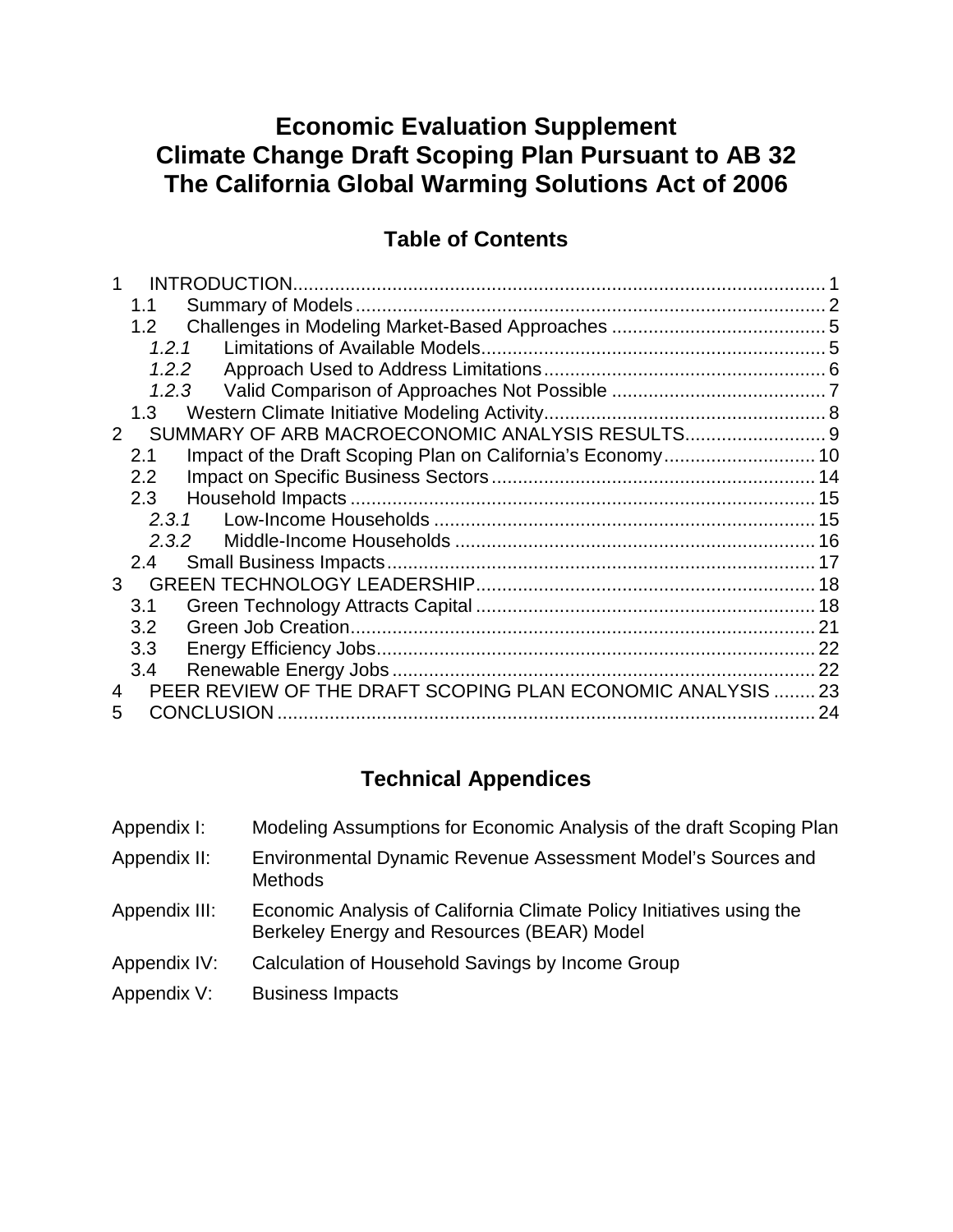## **Climate Change Draft Scoping Plan Pursuant to AB 32 The California Global Warming Solutions Act of 2006 Economic Evaluation Supplement**

# **Executive Summary**

 The California Air Resources Board (ARB) is the lead agency charged with implementation of AB 32, the Global Warming Solutions Act of 2006, which requires a statewide reduction of greenhouse gas emissions to 1990 levels by 2020. As the lead agency, ARB is required to develop and approve a Scoping Plan by January 1, 2009, that proposes a comprehensive set of actions designed to achieve the reductions. In furtherance of this requirement we released a draft Scoping Plan on June 26, 2008.

 The draft Scoping Plan set out a Preliminary Recommendation for reducing California's greenhouse gas emissions and described a number of other measures also being analyzed. Key elements of the Preliminary Recommendation include the expansion and strengthening of energy efficiency programs, increasing the Renewable Portfolio Standard to 33 percent, development of a California cap-and-trade program that links with other Western Climate Initiative partner programs, and the implementation of both new and existing state laws and policies geared toward reducing greenhouse gas emissions from the transportation sector.

 As required by AB 32, we have conducted an economic analysis of the draft Scoping Plan. This analysis is a thorough assessment of the economic impact of the recommended greenhouse gas emission reduction measures on California consistent with the plan's broad programmatic framework of measures and approaches. It supports our initial estimates that implementing the recommended measures will have a small overall positive impact on economic growth in California. We will analyze individual strategies and measures as they are further developed during the measure development and adoption process.

### **Choosing a Cleaner Path**

 The draft Scoping Plan outlines an approach that will position California to move toward a more secure, sustainable future where we invest heavily in energy efficiency and clean technologies. This economic analysis indicates that implementation of that forward-looking approach also creates more jobs and saves individual households more money than if we stood by and pursued an unacceptable course of doing nothing at all to address our unbridled reliance on fossil fuels.

 Continued economic growth is perhaps the clearest indicator of the fundamental health of California's economy. Under a business-as-usual case (i.e., without putting into effect any significant measures to reduce global warming emissions) economic growth is expected to total 43 percent between now and 2020, culminating in a Gross State Product of almost \$2.6 trillion. The analysis we have conducted indicates that if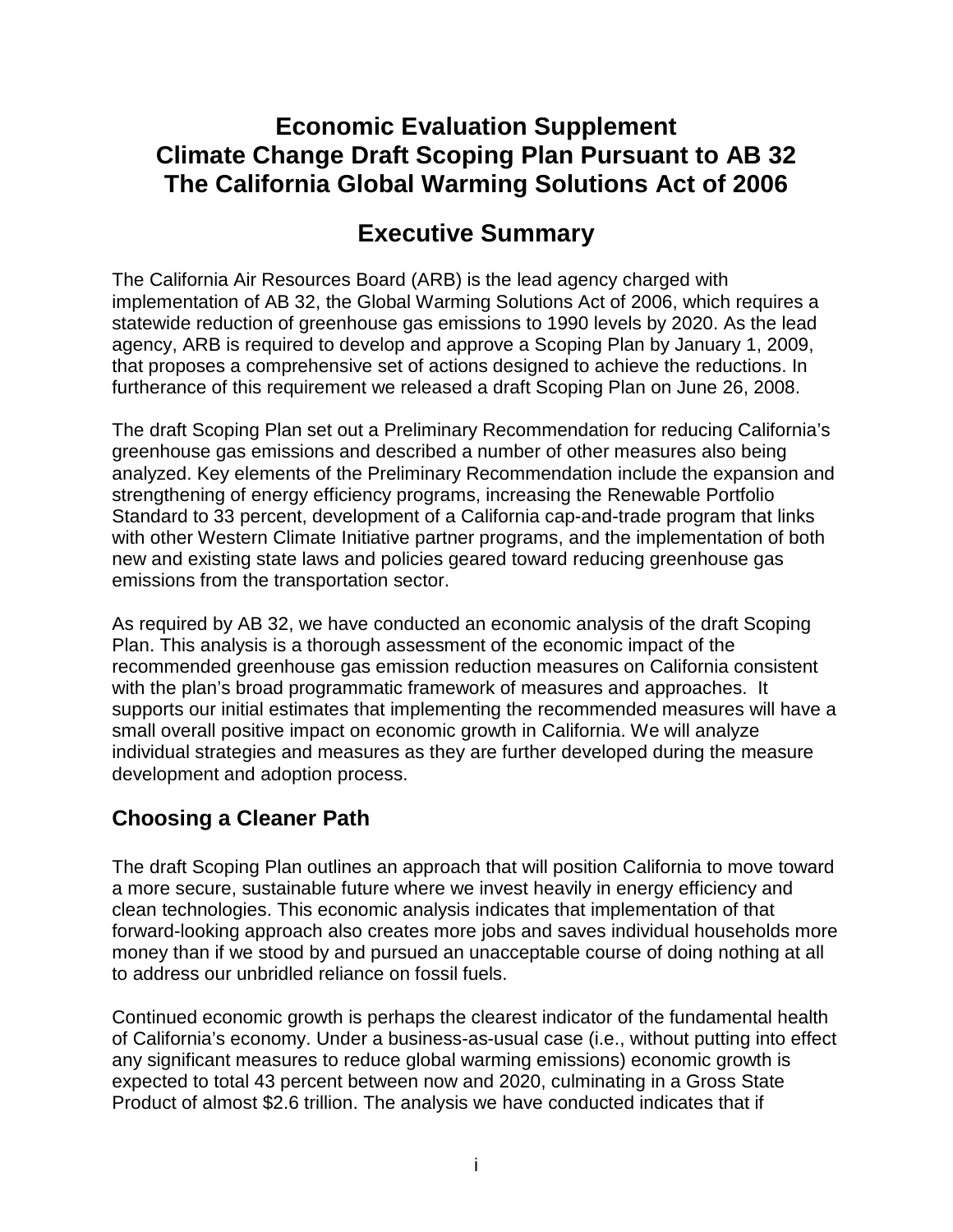California implements the comprehensive greenhouse gas reduction strategy, as recommended in the draft Scoping Plan, not only will the economy grow by a similar amount as we move toward 2020,but it will grow at a slightly higher rate. Increased economic growth is anticipated primarily because the investments motivated by several measures, such as the expansion and strengthening of existing energy efficiency programs and implementation of new and existing policies to reduce emissions from the transportation sector, result in substantial energy savings that more than pay back the cost of the investments at expected future energy prices. These results support the conclusion that the decision California made in 2006 to reduce its greenhouse gas emissions was not just a good environmental choice, it also will help sustain growth and enable the state to reap the full range of economic benefits that come with a transition to a more sustainable future.

#### **Overall Impact on the Economy**

 Our analysis relied upon the Environmental Dynamic Revenue Assessment Model (E- DRAM), a macroeconomic model that characterizes the flow of production, consumption, investment, and saving throughout the California economy in response to specified policies. ARB has previously used E-DRAM to assess the economic impacts of its regulations. In this analysis we also used the Berkeley Energy and Resources Model (BEAR) to confirm the E-DRAM results.

 Macroeconomic models such as E-DRAM are best suited to analyzing the economy- wide impact of a set of recommended policy measures by taking into account their interaction and the shifting of economic activity across sectors. Such tools and related cost-estimation methods, however, tend to understate the benefits afforded by market- based policies because they cannot accurately model some important cost-saving features of market-based compliance mechanisms, such as those included in California's clean car standards (AB 1493, Chapter 200, Statutes of 2002, Pavley), those anticipated as part of the low carbon fuel standard, and in particular, a cap-and- trade program. This is largely the result of the inability of macroeconomic models to predict how firms might invest in cost-effective energy efficient technologies that will result in reduced greenhouse gas emissions and reduced energy-related expenditures. As a result of this limitation, our economic analysis likely understates the extent of the positive impact on the California economy from the full complement of measures in the Preliminary Recommendation.

Preliminary Recommendation.<br>With these caveats in mind, our modeling shows that implementation of the Preliminary Recommendation in the draft Scoping Plan will benefit California's economy above and beyond the business-as-usual projections, in 2020, by:

- ♦ Increasing production activity by \$27 billion
- ♦ Increasing overall Gross State Product by \$4 billion
- Increasing overall personal income by \$14 billion
- Increasing per capita income by \$200
- Increasing jobs by more than 100,000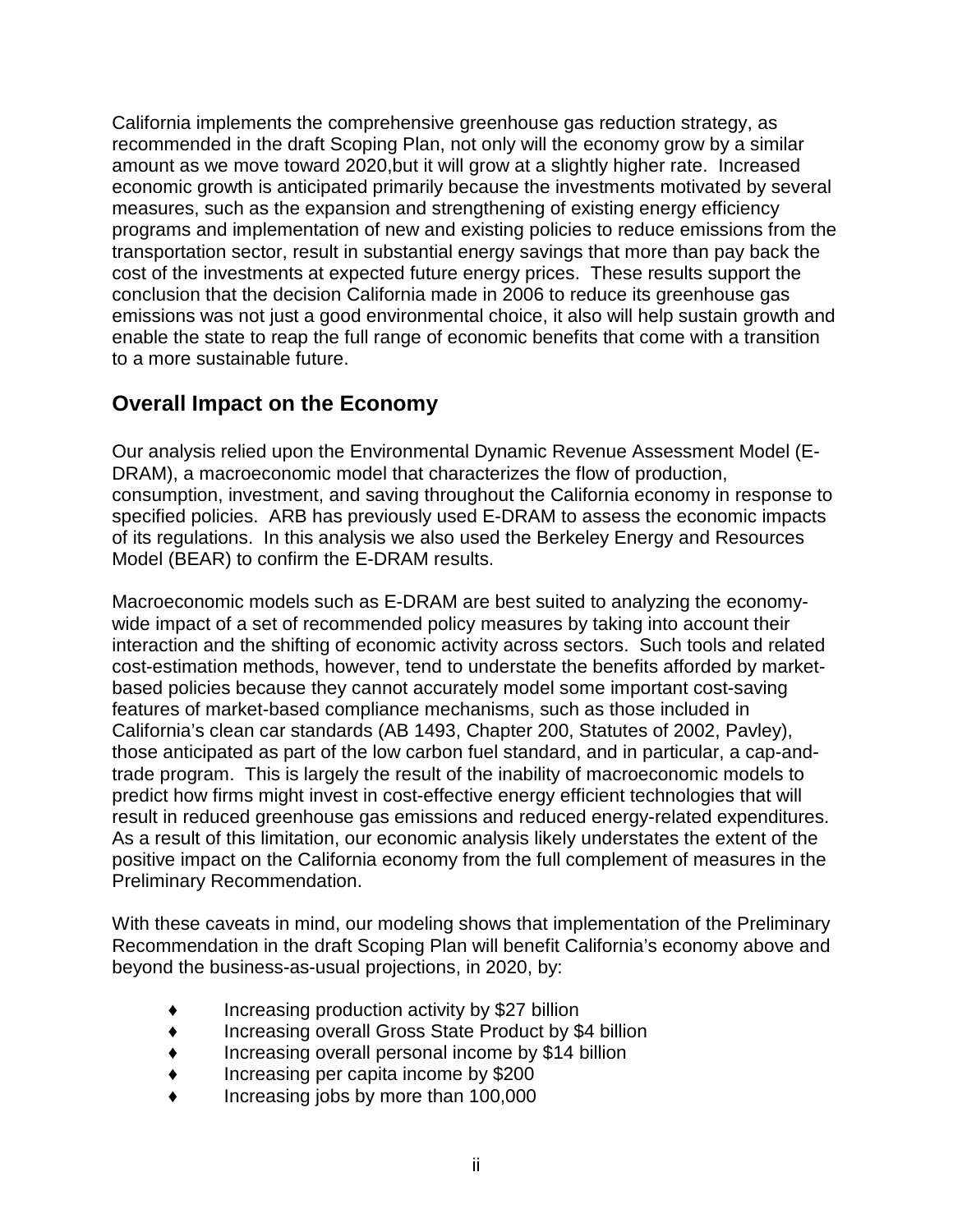#### **Sector Specific Impacts**

 In addition to assessing the overall economic impacts of the draft Scoping Plan, we also evaluated the impacts that implementing the Preliminary Recommendation would have on households, employment, businesses including small business, jobs and green technology. Overall economic impacts for each of these sectors are consistent with the other findings and are projected to be small, and for the most part positive, keeping in mind that the models tend to underestimate the benefits to the economy as a result of market mechanisms.

#### Business Sectors

 Compared to the business-as-usual case the implementation of the Preliminary Recommendations minimally alters current growth projections for most business sectors, and in fact enhances their growth in most cases. A potential decrease in output and employment is, however, projected for the utility and to a lesser extent for the retail sectors. The primary reason for these projections is that consumers are expected to purchase a decreasing amount of electric power, natural gas and gasoline – considered by the model to be a retail 'product' – as a result of the implementation of efficiency measures contained in the draft Scoping Plan.

#### Low-Income Households

 AB 32 recognizes the importance of ensuring that efforts to reduce greenhouse gases do not produce disproportionate impacts on low-income communities. To assess the impacts on low-income households, we analyzed how implementation of the Preliminary Recommendation in the plan would affect per capita income, household expenditures, and jobs. With the plan in effect the average income per capita changed very little for all income groups compared to the business-as-usual scenario. Further, our analysis indicates increased job opportunities for lower skilled workers (40,000 to 50,000 by 2020) and lower overall household expenditures driven by greater energy efficiency. As a result, the analysis concludes that the overall impacts of the Preliminary Recommendation will be positive for low-income households in California.

#### **Small Business**

 AB 32 also recognizes the key role that small businesses play in California's economy. To assess the impacts that implementation of the draft Scoping Plan would have on small businesses in the state, we analyzed how changes in energy expenditures would affect the competitiveness and profitability of small business. To establish those impacts, we drew upon a recent study that demonstrates that implementing a set of policies similar to those recommended in the draft Scoping Plan would decrease the average electricity bill by 5 percent in 2020. Our analysis indicates that small businesses will experience a slight net economic benefit as a result of lower energy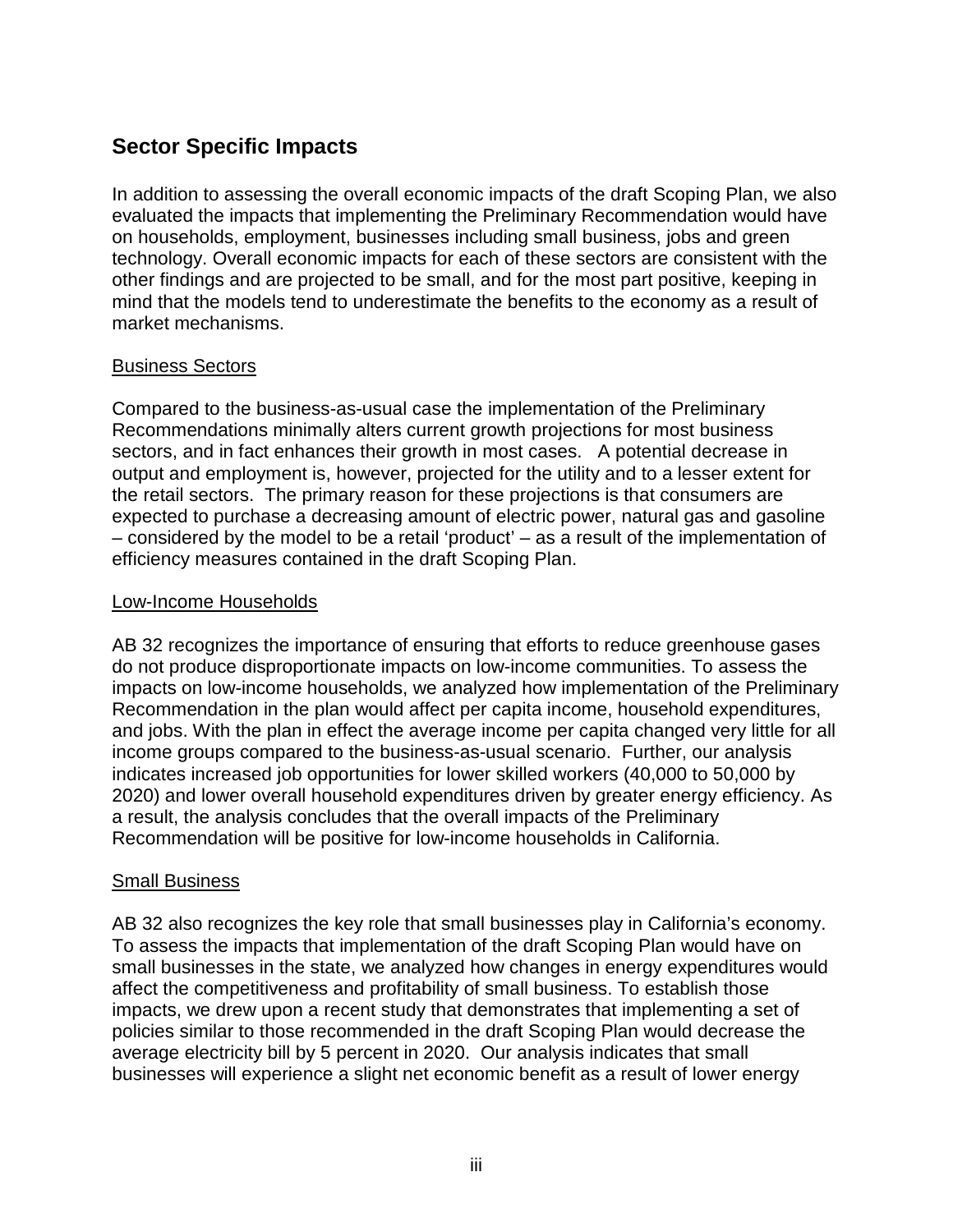expenditures along with a similar rise in the national competitiveness level of California businesses measured according to the percentage of revenue expended on electricity.

#### **Green Technology Leadership**

 The development of green technologies and a workforce trained to design, develop and deploy them will be key to the success of California's efforts to reduce greenhouse gas emissions. Our state is already benefitting from the influx of investment capital in green technology. In the second quarter of 2008 California dominated the world investment in clean technology venture capital, receiving \$800 million of the global total of \$2 billion . This places us well ahead of any other state, even though other states,such as Massachusetts and Florida, are now undertaking similar efforts to capture clean technology investment. Taking charge of our state's energy destiny provides California with a key opportunity to create and maintain a steady stream of 21<sup>st</sup> century jobs, and continue our lead ahead of other forward-looking states.

#### **The Cost of Inaction**

 This economic analysis deals only with the economic impacts of the implementation of the Preliminary Recommendation in the draft Scoping Plan. It does not address other potential costs to California that will directly result from inaction under the business-as- usual case. Doing nothing places California at economic risk from a variety of perspectives. We will continue to be at the mercy of foreign imports of petroleum and the vagaries of the international oil market. We could lose our competitive edge as the nation's technology leader and magnet for venture capital in the field of clean energy technology. And, by doing nothing, California will fail to do its part to help prevent the most severe impacts of climate change, such as reduced snowpack and disruption of water supplies, rising sea level and escalated coastal erosion, increased pollution in our cities, longer and more severe heat waves, and increased wildfire danger. It is important to keep the potential costs of adapting to such impacts in mind as a background and context for the measures and approaches analyzed here..

#### **Peer Review and Next Steps**

 As part of our effort to develop the most complete picture possible of the economic impacts of state greenhouse gas emission reduction policies, we will be submitting this analysis to an independent panel for peer review. In addition to the formal peer review the economic analysis and related ongoing work will also be reviewed by the Climate Action Team. We also will review any economic analyses of the draft Scoping Plan submitted by outside parties.

#### **Conclusion**

 The draft Scoping Plan Preliminary Recommendation contains a robust and effective mix of approaches and takes advantage of the strengths each approach offers. It calls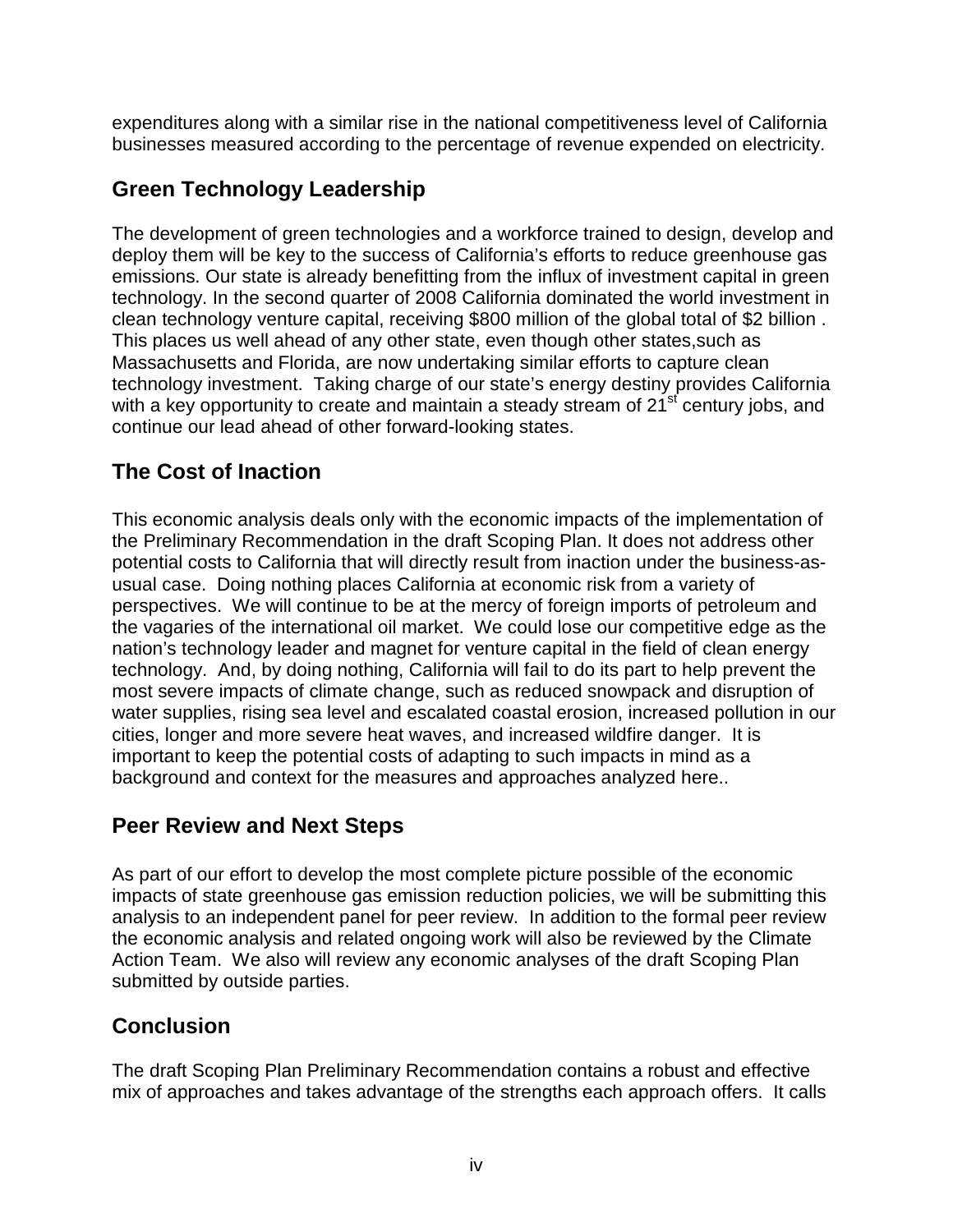for the deployment of efficient technologies and strategies which will both reduce emissions and save consumers money. Performance standards with market mechanisms will further allow regulated businesses to meet those standards in the most efficient and profitable manner. A multi-sector cap-and-trade program will provide a strong financial incentive for both producers and consumers to search out and pursue the most cost-effective emissions reduction opportunities in ways that will achieve additional savings not fully captured within the model.

 The economic impact to the state is not the only consideration when choosing which path to pursue; there are other aspects and benefits to consider. In this regard, the Preliminary Recommendation offers not only financial savings predicted within the model, but also assures that meaningful emission reductions will occur in each sector of the California economy. It creates a policy framework to maximize participation and benefits at every level of government including state, regional and local. The cap-and trade program provides further environmental and leadership benefits including placing an absolute emission limit on capped sectors, expanding coverage of the program through the Western Climate Initiative, providing a model for future federal programs, and creating larger markets for California's clean technology industries.

 Moving forward, ARB will continue to refine its economic analysis of the measures contained within the Scoping Plan, as well as evaluate the results of the peer review and other relevant modeling. While an important part of the process of developing the proposed plan, the results of the economic analysis will inform, but not wholly decide the full range of measures and approaches that will constitute the plan adopted by the Air Resources Board. Once the final Scoping Plan has been adopted, ARB will conduct further economic modeling for each of the measures pursued to inform the best design of those measures. The analysis presented here, therefore, represents the beginning, not the end, of what will be an ongoing evaluation of the best ways to achieve the goals of the overall program.

California has all of the ingredients to emerge as the vanguard of  $21<sup>st</sup>$  century economies that are built upon clean, efficient and renewable energy sources. The state has a track record of successful and transformative innovation, a strong commitment to both public and private investment in new technologies, and a history of demonstrated success in designing environmental policies that also help to foster economic growth. The results of the economic analysis clearly show that California can achieve the goals of Global Warming Solutions Act and maintain and enhance its economic and environmental leadership.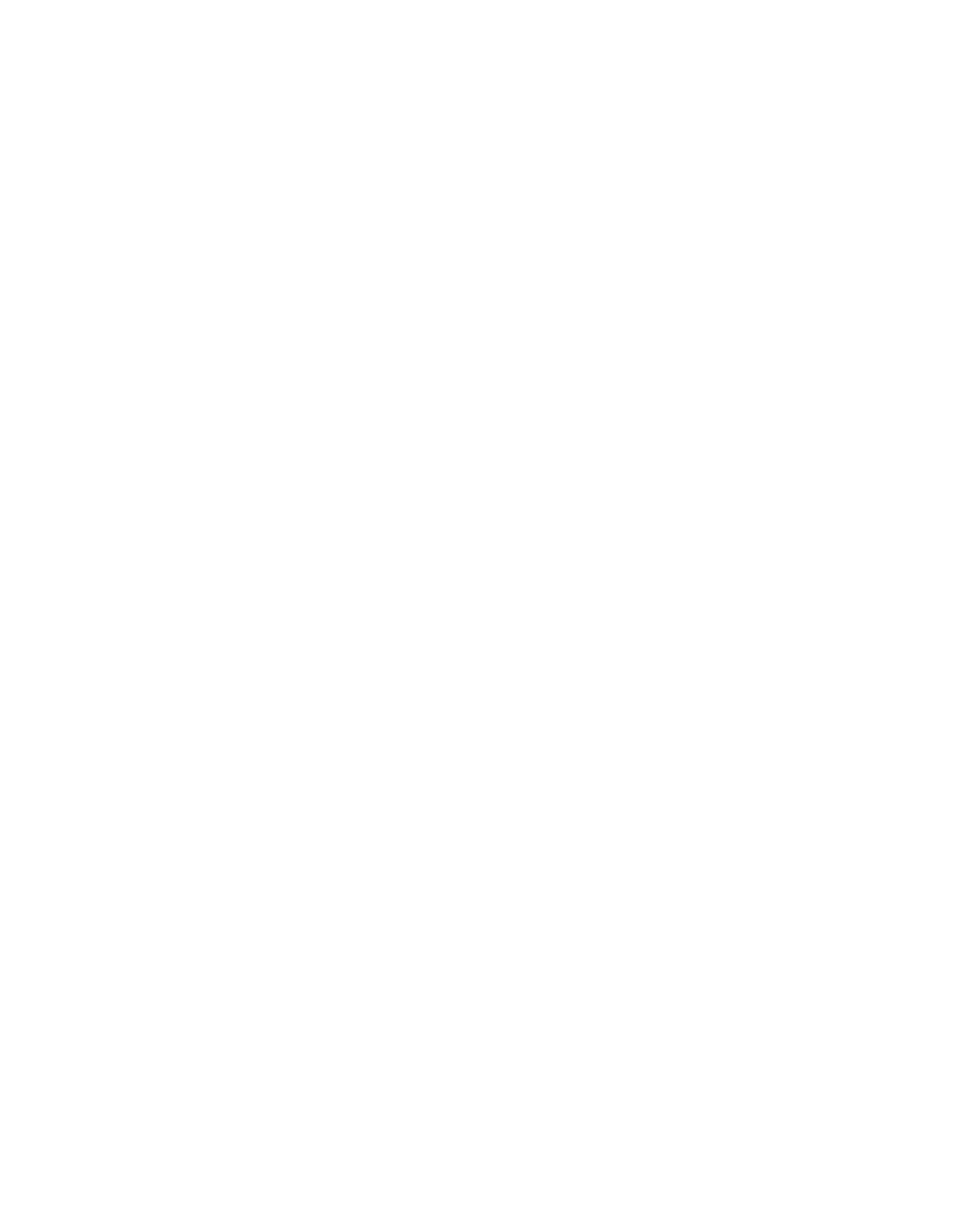# <span id="page-8-0"></span>**1 INTRODUCTION**

 California strengthened its commitment to address and respond to climate change when Governor Schwarzenegger signed Assembly Bill 32, the Global Warming Solutions Act of 2006 (Núñez, Chapter 488, Statutes of 2006). As the lead agency for implementing AB 32, the Air Resources Board (ARB) is developing a Scoping Plan that will lay out a comprehensive set of actions designed to reduce greenhouse gas emissions in California, improve our environment, reduce our dependence on oil, diversify our energy sources, save energy, and enhance public health while creating new jobs and driving growth in California's economy.

 The California Air Resources Board released the draft Scoping Plan on June 26, 2008. The Draft Plan provides a Preliminary Recommendation that includes a mix of strategies that combine market mechanisms, regulations, voluntary measures, fees, and other policies and programs to reduce greenhouse gas emissions. Key elements of ARB's Preliminary Recommendation for reducing California's greenhouse gas emission levels to 1990 levels by 2020 include:

- • Expansion and strengthening of energy efficiency programs, and building and appliance standards;
- Expansion of the Renewables Portfolio Standard to 33 percent;
- • Development of a California cap-and-trade program that links with other Western Climate Initiative partner programs to create a regional market system;
- • Implementation of existing state laws and policies, including California's clean car standards, goods movement measures, and the low-carbon fuel standard; and,
- Targeted fees to fund the state's long-term commitment to AB 32 administration.

 Virtually every sector of California's economy will play a role in reducing greenhouse gas emissions. Implementation of the Scoping Plan will require our state's industrial, commercial and consumer sectors to invest in new, more efficient technologies and it will put California at the forefront of forward-looking economies that will be driven by clean, safe and secure energy sources.

 This Economic Analysis Supplement summarizes our evaluation of the economic costs and benefits associated with the measures set out in the Preliminary Recommendation of the draft Scoping Plan. As is further discussed below, available models and related cost estimation methods tend to underestimate the important cost-saving features inherent to market-based policies such as the proposed cap-and-trade program and the market-based compliance mechanisms included in the clean car standards and the low carbon fuel standard. As a result we have had to adapt the available tools to approximate the Preliminary Recommendation, with the result that the likely costs of achieving the targeted reductions are likely to be overstated.

#### **Next Steps**

 We are requesting comments on this supplement as soon as possible, while recognizing that comments on this document will not be able to be reflected in the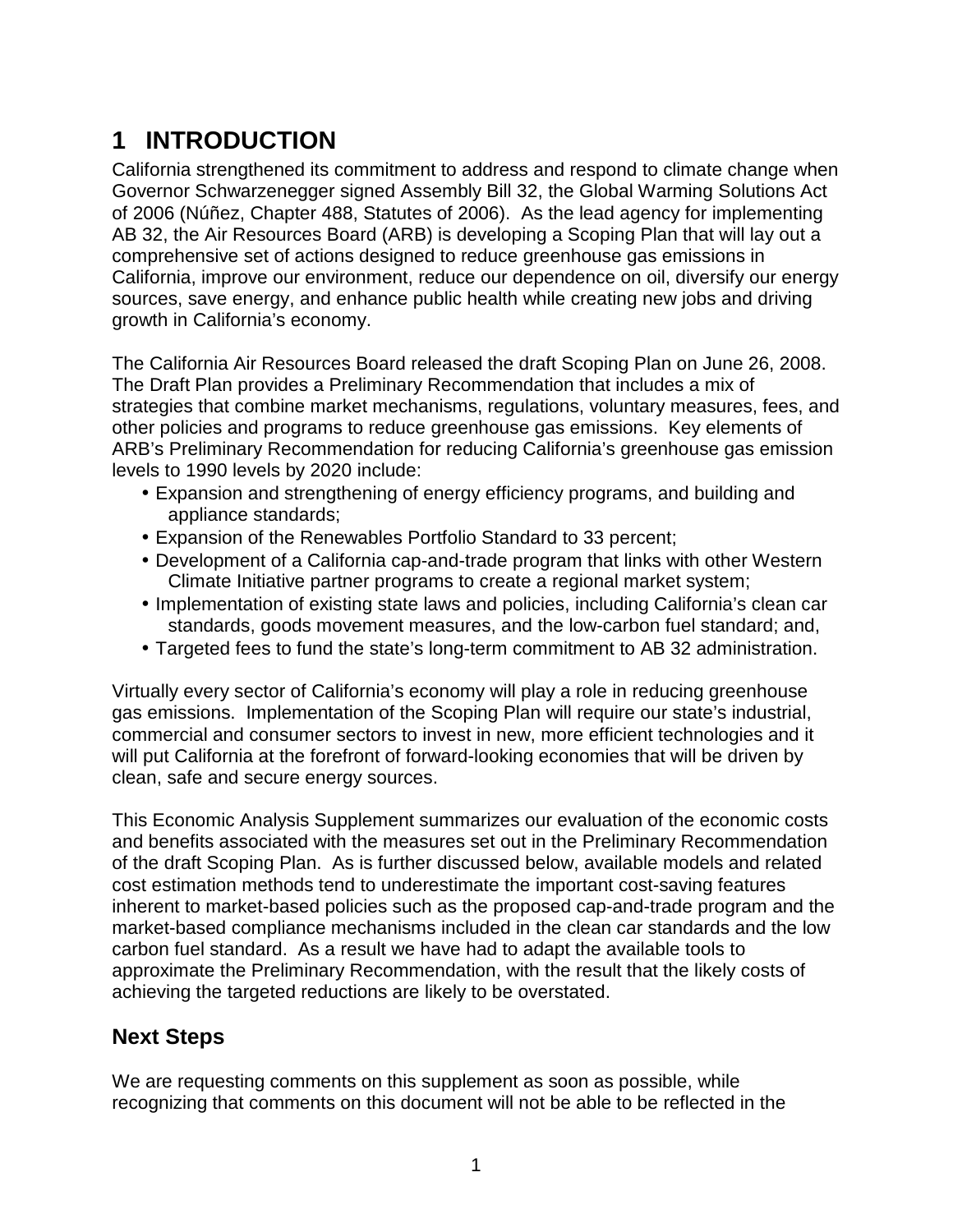<span id="page-9-0"></span>October 3<sup>rd</sup> release of the proposed Scoping Plan. The October 3<sup>rd</sup> proposed Scoping Plan will contain an economic assessment of the final staff recommendation, and it will be available for additional public comment.

 Comments received on this document (the economic analysis) will be considered along with all other comments about the measures and the economic analysis in the proposed Scoping Plan that will be presented to the Board for adoption at its November hearing.

 Staff will provide an update at the November Board meeting, as needed, to respond to comments received on the economic analysis that is included with the October  $3<sup>rd</sup>$  proposed Scoping Plan. The economic impact of the proposal will be one of a number of factors that the Board will weigh when it considers adoption of the proposed Plan at its November hearing.

 Even after Board approval, the measures in the Scoping Plan will undergo additional development and refinement. All of the measures in the Scoping Plan must be adopted through the normal regulatory or other formal processes, with the necessary analysis and public input. Most of the measures included in the draft Scoping Plan do not have fully developed implementation details, so the information currently available regarding their costs and savings is necessarily preliminary. Further economic analysis will be conducted when ARB and other agencies move to adopt regulations or programs to implement the measures.

#### **Structure of the Analysis**

 The evaluation summarized here relied primarily on two macroeconomic models of California, using current estimates of the costs and savings of the various measures being analyzed. In addition to considering the macroeconomic impacts of the Preliminary Recommendation on California, other impacts are considered, including: preliminary evaluation of the potential effects on low-income households, other households, and businesses, particularly small businesses.

 The following subsection summarizes the models we used to perform the analysis. Section 2 presents the results both from a macroeconomic perspective and in relation to certain sectors including households and small businesses. Section 3 presents an analysis of the "Greentech" sector and the role it will play in California's greenhouse gas reduction efforts. Section 4 describes the peer review procedure that this Economic Analysis Supplement will undergo. Section 5 summarizes our overall findings and outlines the path forward.

#### 1.1 Summary of Models

 This section outlines the modeling approach employed and the models used. (Full descriptions of the models and a summary of the costs and savings of the measures that were modeled are included in the appendices.) In large part, the results of any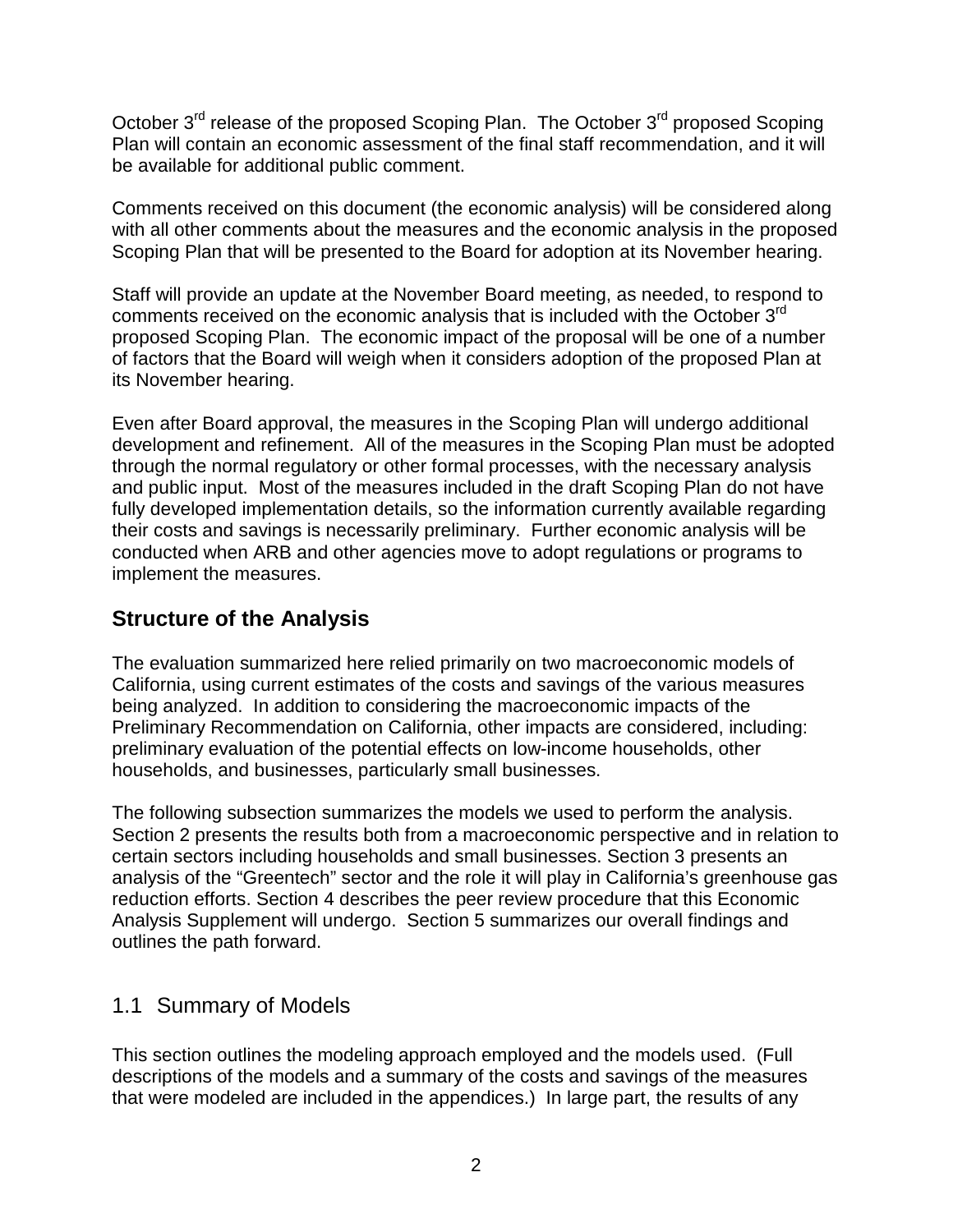macroeconomic analysis are driven by the input assumptions; our cost and savings estimates that constitute many of these inputs are based on the best information available to staff. As with all elements of this analysis, we welcome stakeholder comment on these estimates. In addition to the models and modeling analysis described in this supplement, we will also review any stakeholder analyses of the draft Scoping Plan policies. We believe that obtaining results from additional models and methodologies will help to further inform the assessment of potential impacts of the Scoping Plan policies on California's economy.

#### **Macroeconomic Modeling**

1

 The primary economic analysis was conducted using the Environmental Dynamic Revenue Assessment Model (E-DRAM). This is a 'general equilibrium macroeconomic model' of the California economy, meaning that it calculates changes in the prices of goods and services and factors of production in the economy in such a way that the total quantity demanded and supplied is kept in balance – in equilibrium. As a result it is possible to track the flow of money from one sector to another when a specific policy is set in place. E-DRAM was originally developed for use by the California Department of Finance and was subsequently refined to assess the impacts of environmental regulations.<sup>1</sup> ARB has used E-DRAM for several years for a variety of economic assessments, including evaluation of the potential economic impacts on California associated with the State Implementation Plan for the Clean Air Act and the greenhouse gas motor vehicle regulations developed in response to AB 1493. E-DRAM was also used for the macroeconomic analysis of the Climate Action Team (CAT) report. More background on E-DRAM and a full description of the modeling results can be found in Appendices I and II.

 Professor David Roland-Holst of UC Berkeley also ran the Berkeley Energy and Resources Model (BEAR) for this analysis. The inputs and assumptions for E-DRAM and BEAR were made consistent for this effort. BEAR uses the same underlying data regarding industry linkages as E-DRAM and has also been used extensively to analyze the impacts of policies. The specific results from the BEAR model runs are generally consistent with the E-DRAM results and are not reported separately here. (Professor Roland-Holst's analysis appears in Appendix III.)

 Both E-DRAM and BEAR are macroeconomic models that characterize the flow of production, consumption, investments and savings throughout the economy in response to policies. In order to model the measures being evaluated, the estimated costs and savings must be mapped to the applicable sectors in the model. This is an important step because the relationship that sectors have with one another describes how dollars flow throughout the economy. The relationships on how dollars flow throughout the economy are defined in a Social Accounting Matrix discussed further in the appendices.

 $1$  The Department of Finance itself does not generate long-term economic projections for the entire California economy; however, its demographic forecasts are used as inputs to E-DRAM.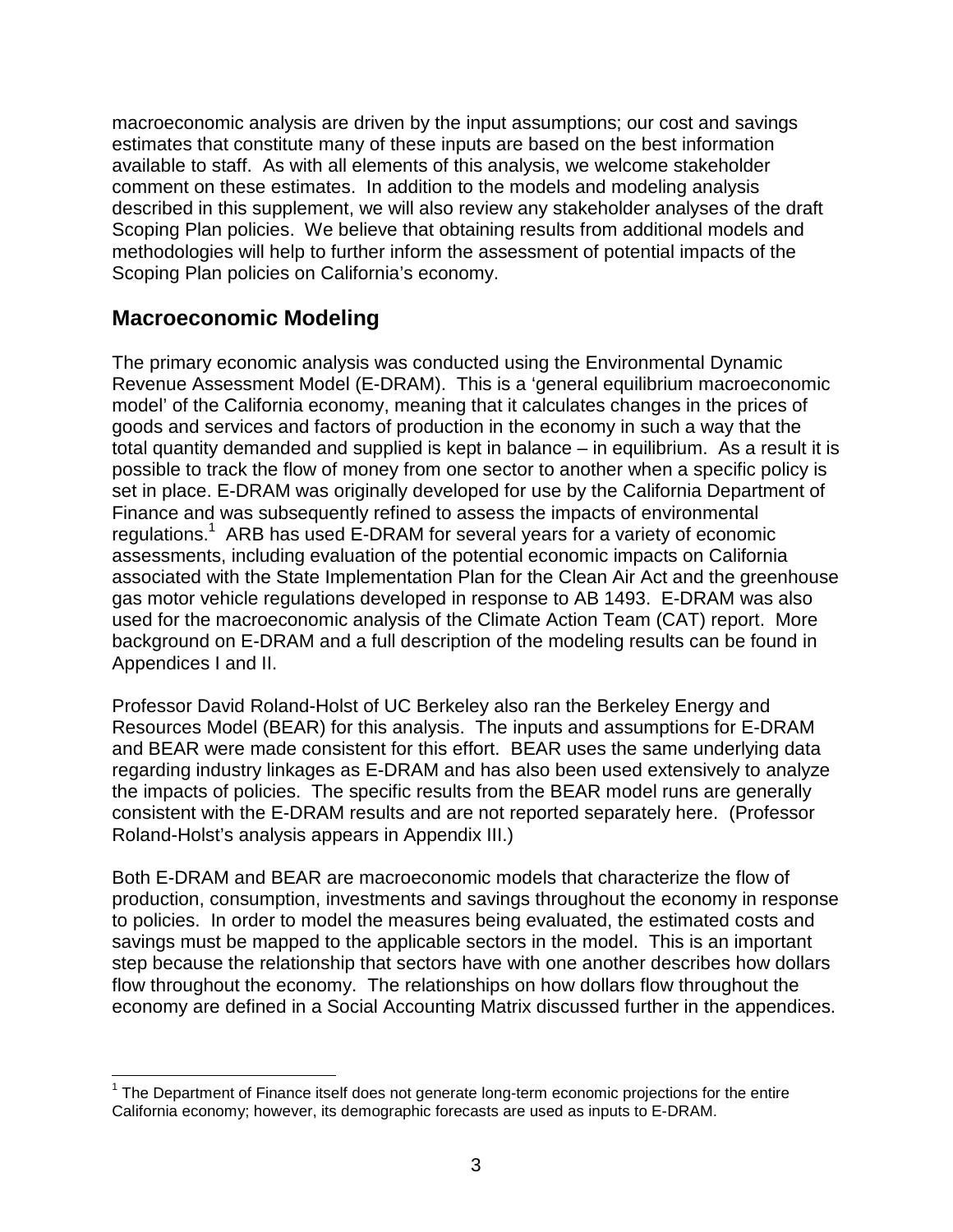The input assumptions for both E-DRAM and BEAR were based on cost and savings assumptions for the individual measures in the draft Scoping Plan developed by staff from the ARB and other state agencies. The costs and savings of each measure were analyzed using a standard ARB methodology to consider costs, savings, and cost- effectiveness of its proposed regulations for the past three decades. (Additional information on the development of these estimates is provided in Appendix I of this Supplement.)

 The modeling results are highly sensitive to the input assumptions. As previously mentioned, the measure-by-measure cost estimates represent the best information currently available to the ARB. The level of detail on the costs and saving for the different measures included in the Scoping Plan vary widely. Some of the measures are in the later stages of regulatory development, and as a result, costs and savings estimates were readily available. For other measures that have yet to undergo the full regulatory process, costs and savings were specifically estimated for the draft Scoping Plan.

#### **Energy Sector Modeling**

 ARB has also been working with a third model, ENERGY 2020, developed by System Solutions Incorporated (SSI). In response to a competitive solicitation, ICF International and its subcontractor, SSI were selected to support a more detailed analysis of the economic impact of energy-related measures using the ENERGY 2020 model. This modeling analysis would provide another perspective to supplement the E-DRAM results.

 ENERGY 2020 is intended to assess the interactions of the energy sector with the rest of California's economy. It is an integrated multi-region energy model that provides energy demand and supply sector simulations. The model includes a detailed representation of the end uses that determine fuel demand, including for electricity. The change in these end uses (appliances, equipment, buildings) is simulated explicitly, and the model reflects the gradual introduction of more efficient technologies over time. The ENERGY 2020 electricity sector modeling framework was also informed by the California Public Utility Commission modeling work done under contract with Energy and Environmental Economics, Inc. (E3).

 However, at this time no results are available from ENERGY 2020 because the model has not yet been fully calibrated. The calibration effort consists of harmonizing the ENERGY 2020 model with a business-as-usual case consistent with California-specific projections for emissions as well as demand for energy sources (e.g., gasoline). The calibration effort has required several more months of work than anticipated and, as indicated, is still underway. ARB has also been working with the contractor to incorporate detailed California-specific measure descriptions into the model. Although the methodology to integrate ENERGY 2020 and E-DRAM has been developed (i.e., mapping ENERGY 2020 outputs to E-DRAM inputs so that the models can work together), the calibration of investment and fuel expenditures has not been completed.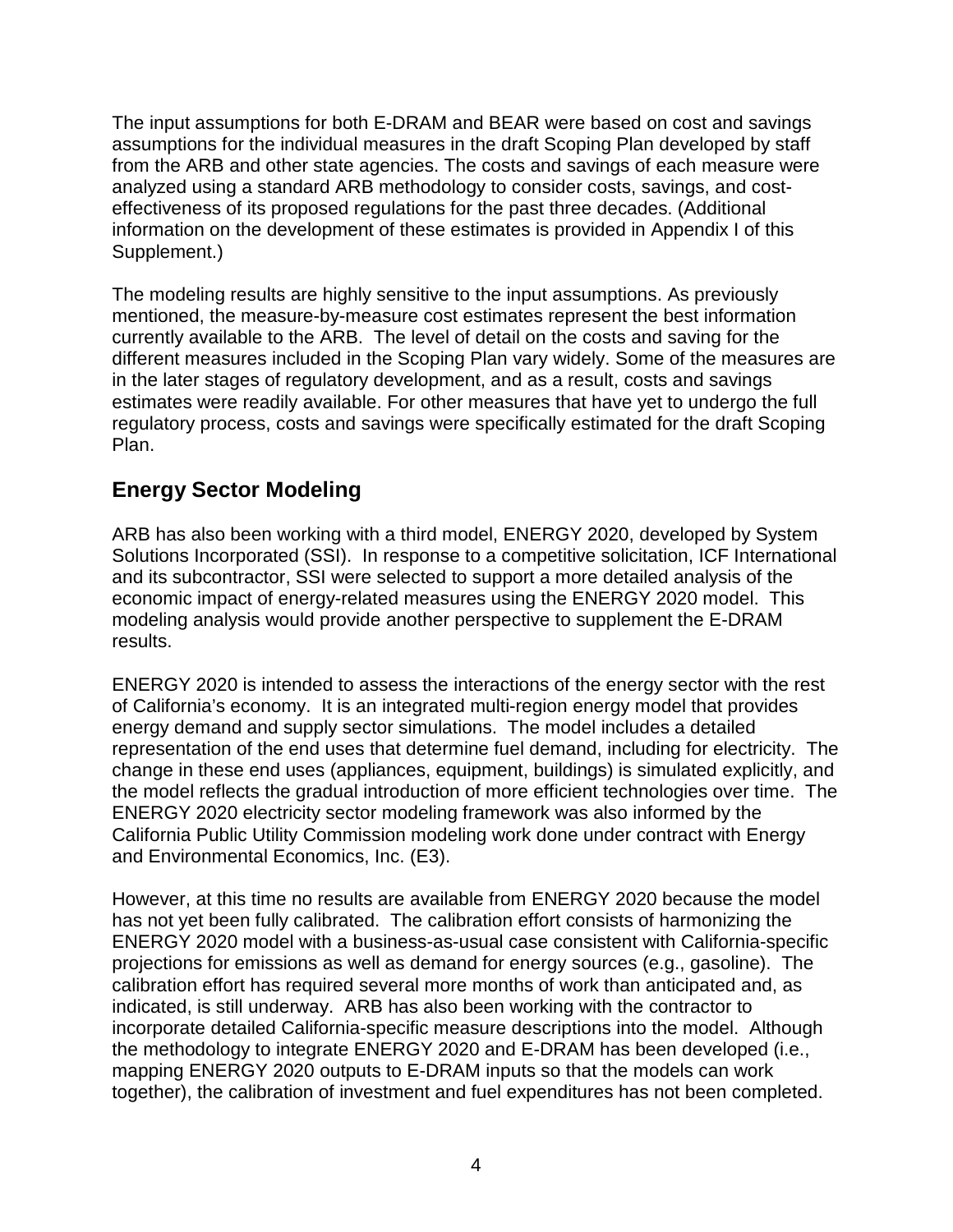<span id="page-12-0"></span> Thus, ENERGY 2020 will not be used in the analysis of the Scoping Plan, but is expected help to inform the subsequent regulatory phase of the program. ARB continues to work with ICF International and its subcontractor, SSI, to further refine and calibrate the ENERGY 2020 model and prepare it for evaluation of future regulations and policy designs.

#### 1.2 Challenges in Modeling Market-Based Approaches

 The primary insight to be gained from our macroeconomic modeling is the combined net beneficial impact of the set of recommended policies and measures embodied in the Preliminary Recommendation on the California economy, taking into account their interaction and the shifting of economic activity across sectors. For the reasons outlined below, however, such models understate the benefits associated with market-based polices, and thus also likely understate the full range of the beneficial impacts.

#### **1.2.1 Limitations of Available Models**

 Macroeconomic models such as E-DRAM are well suited to analyzing the economy- wide impact of a set of recommended policy measures, taking into account their interaction and the shifting of economic activity across sectors. As noted above, E-DRAM has been used in this fashion for a variety of past economic assessments.

 Such models face several challenges in attempting to model market-based policies. First, the macroeconomic tools do not have the ability to predict how firms might invest in cost-effective energy efficient technologies that will result in reduced greenhouse gas emissions and reduced energy-related expenditures. Such cost-saving investments can only be reflected if they are specified in advance as inputs to the model. This can be done for specific investments and measures for which the costs and savings have been estimated.

estimated.<br>But available models do not have a mechanism to properly determine the nature or costs of "unspecified reductions" that are anticipated due to the broad flexibility allowed by a cap-and-trade program. By their very nature, such reductions cannot be attributed in advance to any specific measures or even source type. In order to produce additional unspecified reductions the models simulate a more costly alternative. They adjust each sector's output and resulting emissions by adjusting prices of products so that they reflect the cost of GHG emissions (based upon calculated allowance prices) until the required emissions reductions are achieved. Consequently, emissions reductions in the model occur in response to reduced demand induced by increased prices. This provides an inaccurate picture that overestimates the costs of how a cap- and-trade program would operate in practice, since it fails to account for new investment that could increase efficiency and produce emissions reductions either at a net savings or lower cost.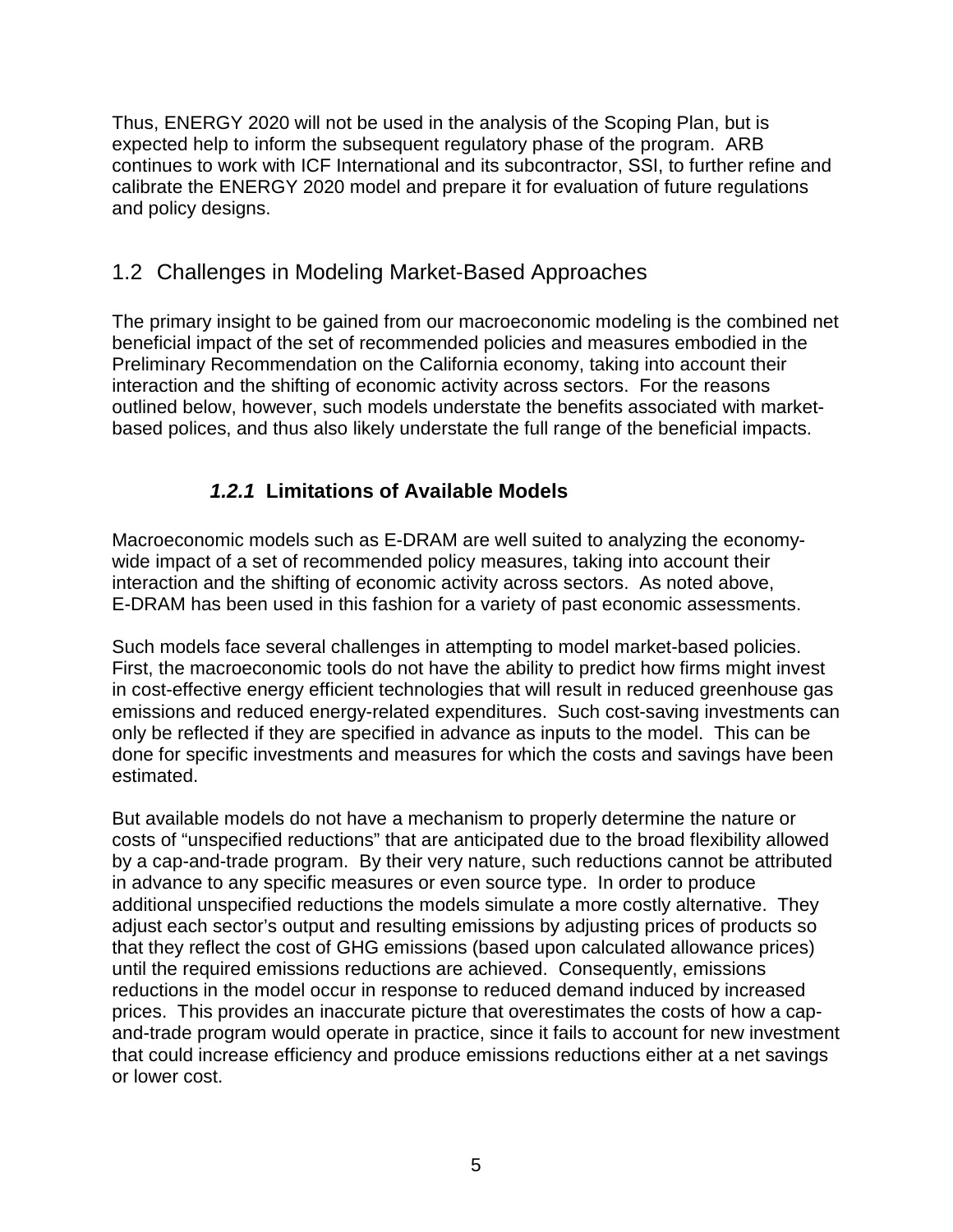<span id="page-13-0"></span> In addition, the macroeconomic models operate at the sector level and, therefore, do not have the ability to capture the heterogeneity of facility-level emission reduction opportunities, that is, the full range of options for reducing greenhouse gas emissions available at individual facilities throughout the state. One of the primary advantages of market-based policies is that they take advantage of this heterogeneity—both in terms of variety of existing options and range of ability to innovate—to minimize costs.

 Such savings have been documented by empirical studies. As was noted by the Market Advisory Committee, "This potential for cost savings is not simply a theoretical proposition. Studies indicate substantial cost savings from existing cap-and-trade programs. The two major studies of cost savings for the  $SO<sub>2</sub>$  program<sup>2</sup> are in general agreement that savings under the trading program amounted to 43–55 percent of expected compliance costs under an alternative regulatory program that imposed a uniform emission standard. Carlson et al. cite savings of over 65 percent compared to a policy that might have forced post-combustion controls (scrubbers) to achieve the same level of emissions."3 However, the models and related cost estimation methodologies treat all facilities within a sector as similar and therefore do not capture the cost reducing benefits of market-based policies that these studies have demonstrated.

 Moreover, the models do not fully capture how individual consumers can and will take steps to pursue lower cost options. This is being observed today as consumers change driving habits and make greater use of public transit, carpooling and biking in response to gasoline price increases. In addition, over time, market-based approaches provide an incentive to find innovative ways to reduce emissions beyond the level necessitated by an individual firm under a performance standard. Again, available models do not capture how such innovation can reduce cost.

 Other modeling tools can provide a more detailed look at the cost reduction options available to facilities. For example, ENERGY 2020 and similar models allow for an investment in improved energy efficiency as a way to achieve emission reductions. These models also treat all facilities in a sector the same with the exception of the utility sector, which in some models is represented at the individual power plant level. In general they face the same inability to capture market-oriented cost savings resulting from facility-level decisions.

#### **1.2.2 Approach Used to Address Limitations**

 The Preliminary Recommendation in the draft Scoping Plan incorporates a regulatory- based cap-and-trade program that links with the Western Climate Initiative, as well as a number of more narrowly defined regulatory measures, many of which make extensive use of market mechanisms. Our assessment of the economic impact of the Preliminary

 $\overline{a}$  $2$  Carlson et al., 2000 and Ellerman, 2003

 3 Recommendations for Designing a Greenhouse Gas Cap-and-Trade System for California**,**  Recommendations of the Market Advisory Committee to the California Air Resources Board, June 30, 2007, p. 7.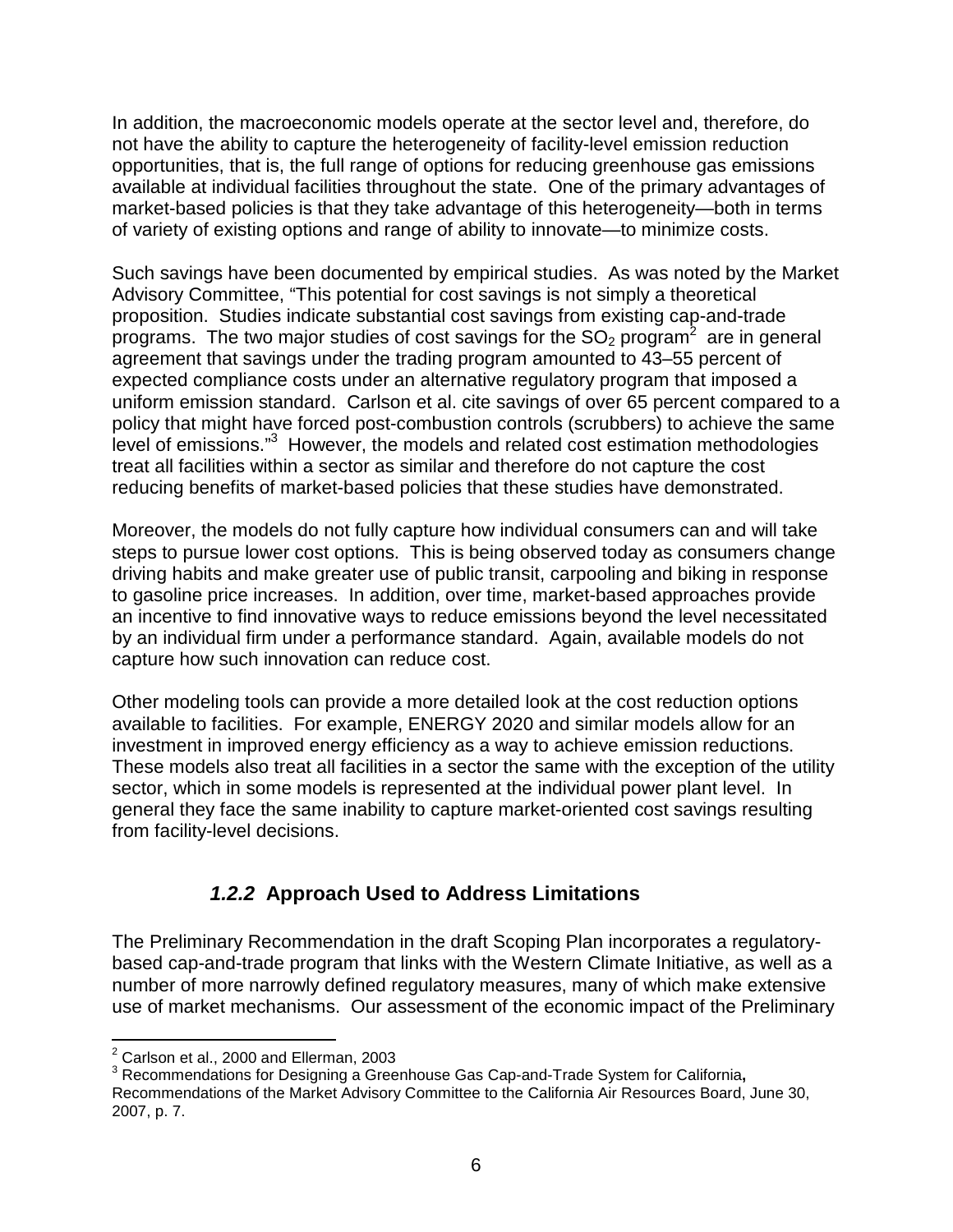<span id="page-14-0"></span> Recommendation is subject to the limitations of the models noted above with a resultant underestimation of benefits.

 Given those limitations we have approximated the operation of the cap-and-trade program as well as the available modeling tools allow. For example, to capture how facilities might make technology changes to reduce emissions, the costs and savings of known efficiency measures were identified so that the cost- per ton for reductions from those measures could be compared to allowance prices under a cap-and-trade program. It is then assumed that facilities will choose to implement measures that cost less than anticipated allowance prices, to the extent they have been identified.

 This approach provides a conservative approximation of how a portion of the reductions will be achieved by industry. This technique partially addresses the model's lack of an internal mechanism to identify efficiency measures, but cannot fully eliminate it. Further, the model does not allow for the impact of innovation on cost reduction, and does not reflect the variety of emission reduction opportunities at the individual facility level.

 Keeping these limitations in mind, our estimate of the economic impact of the Preliminary Recommendation will understate the benefits of the market-based policies—including the cap-and-trade program—and therefore will understate the positive impact of the Preliminary Recommendation on the California economy. We nevertheless believe that the estimate provides useful information and is a reasonable application of the model.

#### **1.2.3 Valid Comparison of Approaches Not Possible**

 The limitations of the available modeling tools noted above prevent a comparison between market-based approaches and alternative strategies, such as one that relies only on direct regulation. It is worth noting that, to our knowledge, no previous work has made such a comparison in any rigorous way that incorporates the costs and savings of specific reduction measures. Other studies have either only modeled variations on one approach – typically one that includes market-based measures – or have used a broad- brush surrogate for a regulatory approach, such as uniform percentage reductions employed at the sector level, rather than incorporating the detailed cost and savings information from individual measures.

 It is important to understand, as well as possible, the potential impacts of the various options available, and we devoted considerable time and effort to analyze alternatives to the preliminary recommendation. We have ultimately concluded that tools are not available to make a valid comparison of one approach to the others, in great part because of the inability of the model to capture the benefits of the market mechanism measures. Therefore, it is inappropriate and misleading to provide the results in the form of a direct comparison, and we do not report results in that fashion in this document. We are providing Appendices II and III which document for E-DRAM and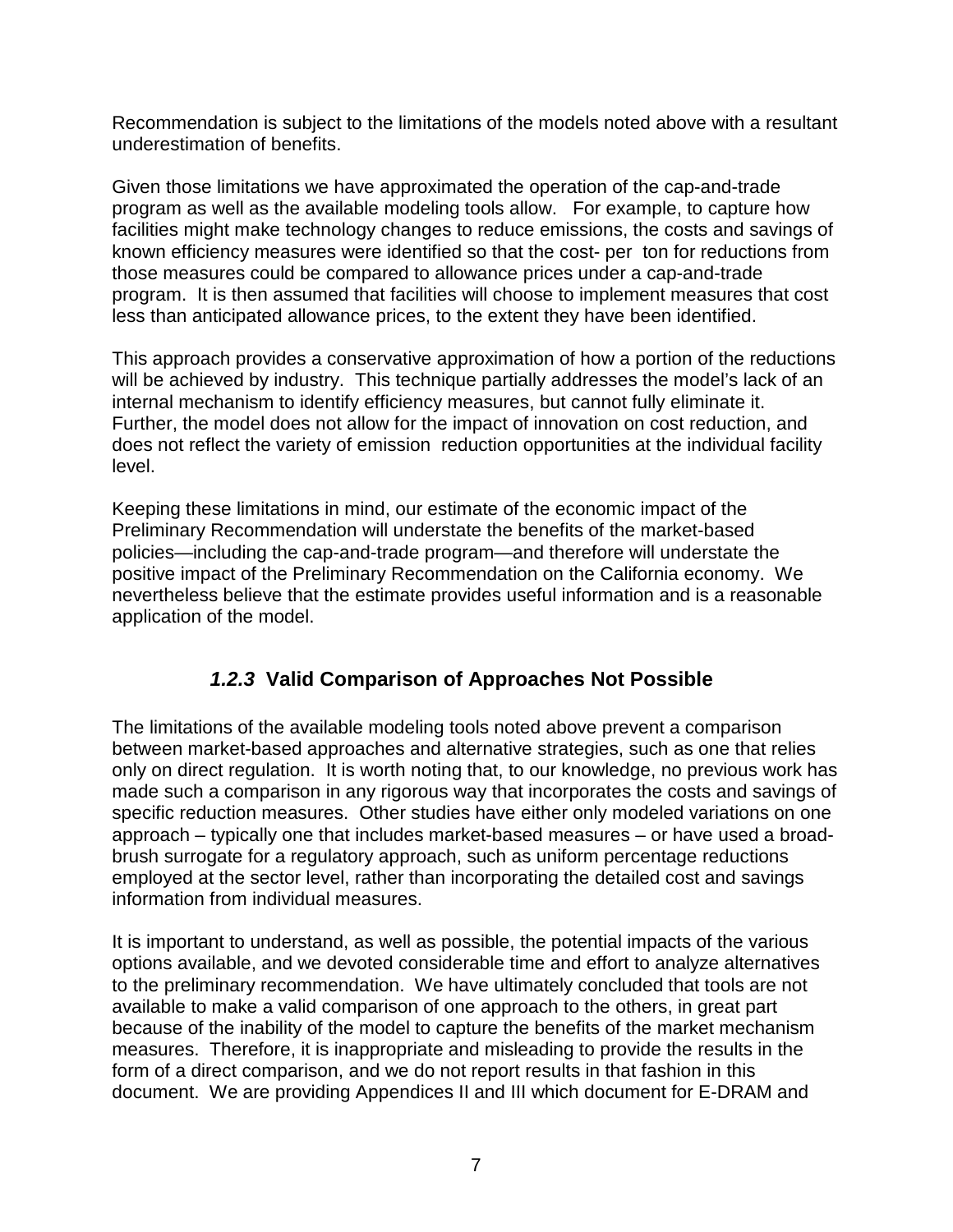<span id="page-15-0"></span> BEAR, respectively, the results from our initial effort to evaluate the economic impact of using alternative approaches to reduce emissions to the 2020 goal, including an option that relies entirely on direct regulation.

#### 1.3 Western Climate Initiative Modeling Activity

 The draft Scoping Plan recommends that California develop a cap-and-trade program that links to the broader regional market being developed by the Western Climate Initiative (WCI). The partners of the Western Climate Initiative are conducting economic modeling and analysis to evaluate the implications of cap-and-trade program design options. The analysis is designed to examine a range of program design issues, including:

- • Program scope: the sectors, sources, and GHGs included in the cap-and-trade program, including potential phasing in of sectors;
- • Allowance allocation: auction, free distribution (using a range of methods) and hybrid approaches; and,
- Flexible compliance mechanisms: emission offsets, banking, and borrowing.

The analysis focuses on assessing outcomes at the regional level, including:

- Economy-wide costs and savings.
- • Cap-and-trade program outcomes, including allowance price, offsets used, and allowances banked.
- • Emissions impacts, including emission reductions under the cap-and-trade program and reductions in the sectors outside the scope of the cap-and-trade program.

 The WCI partners are using ENERGY 2020 to conduct this analysis. The WCI work, as is appropriate for a multi-state analysis, is analyzing broad greenhouse gas reduction policies applied uniformly across the region rather than incorporating state by state specific implementation details.

The WCI website ([http://www.westernclimateinitiative.org/Economic\\_Analysis.cfm](http://www.westernclimateinitiative.org/Economic_Analysis.cfm)) contains an overview of the modeling and analysis. As of August 2008, the analysis is covering the area of the Western Electric Coordinating Council (WECC). This includes eight of the 11 WCI partners: Arizona, British Columbia, California, Montana, New Mexico, Oregon, Utah, and Washington. The main inputs to ENERGY 2020 are presented in the Assumptions Book for ENERGY 2020, which is being updated as the analysis proceeds, and is also posted on the WCI website. The inputs include:

- Historical energy consumption data by sector;
- Forecasts of fuel prices through 2020;
- Population forecasts by state and province through 2020; and,
- Forecast of economic growth by sector by state and province through 2020.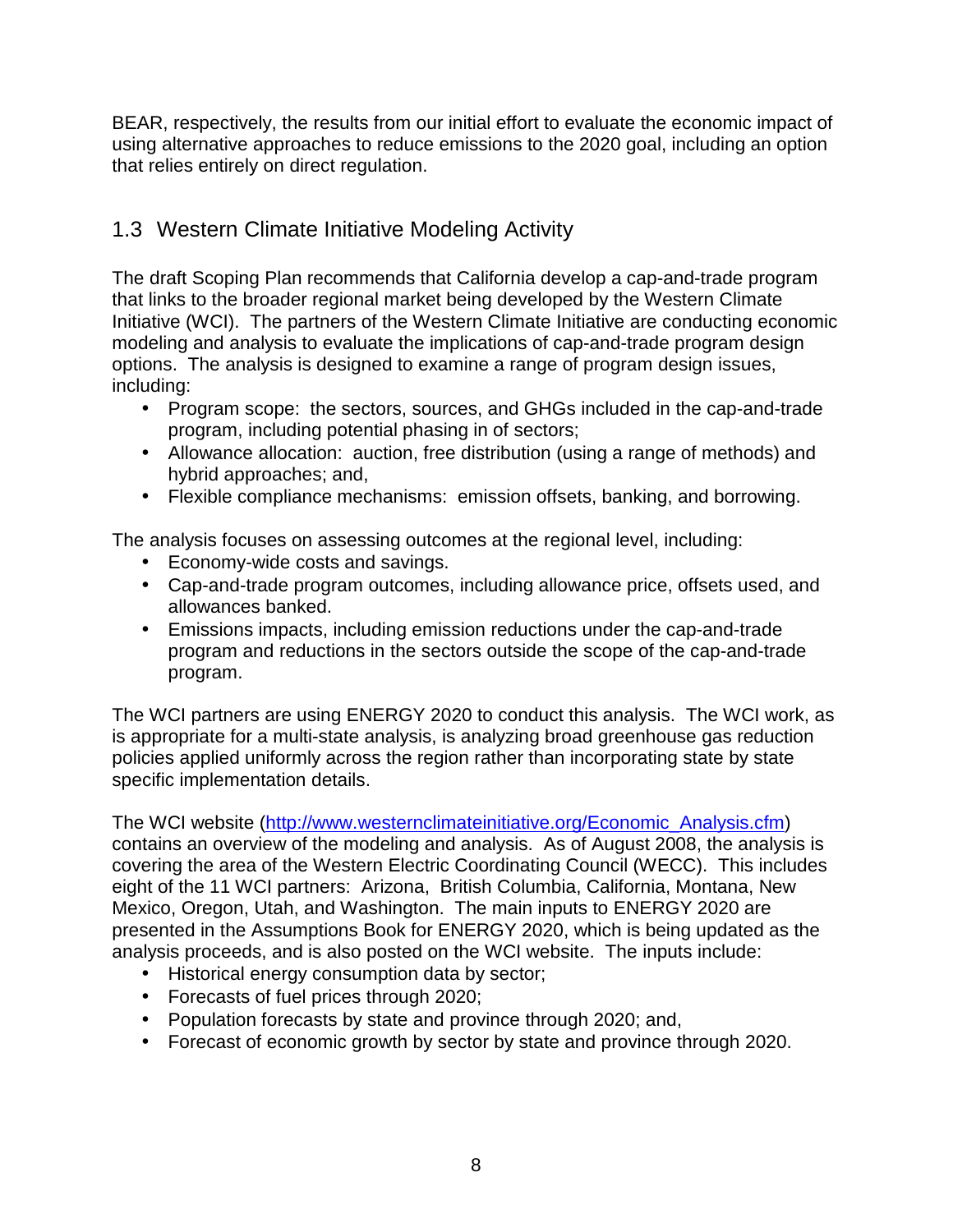<span id="page-16-0"></span> The WCI partners' analysis incorporated a set of policy assumptions into the reference case against which the cap-and-trade programs would be evaluated. These policy assumptions include:

- • Energy efficiency, fuel standards, and automobile fuel efficiency (CAFE) standards from the Energy Independence and Security Act; and,
- • Existing renewable portfolio standards adopted in the WECC states and provinces.

 Additionally, the reference case incorporates assumptions regarding the availability and cost of various electric generating technologies and emission control technologies, including: fossil fuel-fired generation (oil, gas, and coal) and wind, solar, biomass and geothermal generation.

geothermal generation.<br>The status of the WCI partners' modeling work was presented at a July 29, 2008, stakeholder workshop in San Diego, California. At this time, the WCI partners' modeling team is continuing to specify the model and results are not yet available.

 The WCI modeling work will not be directly comparable to the results reported here. It relies on a more aggregated set of GHG emission reduction measures rather than the specific individual policies recommended in the draft Scoping Plan; it uses somewhat different assumptions regarding what measures are included in the "business-as-usual" case, and it is modeling the entire WECC rather than California. Nevertheless, the results of the WCI modeling, when available, will provide further insight into the economic impact of greenhouse gas emission reduction policies. ARB staff are closely following the WCI work and will incorporate results as they become available.

# **2 SUMMARY OF ARB MACROECONOMIC ANALYSIS RESULTS**

 To evaluate the economic impacts of the draft Scoping Plan, we compare estimated economic activity under a business-as usual (BAU) case to the results obtained when the policies in the Preliminary Recommendation are implemented. The BAU case and the Preliminary Recommendation are briefly described below and discussed in greater detail later in this section. The estimated costs and savings used as model inputs for individual measures are outlined in Appendix I. Additional detail for all of the individual measures contained in the draft Scoping Plan can be found in Appendix C of that plan. All monetary estimates are in 2007 dollars.

 Under the business-as-usual (BAU) case described below, Gross State Product (GSP) in California is projected to increase from \$1.8 trillion in 2007 to around \$2.6 trillion in 2020. The results of our economic analysis indicate that the Preliminary Recommendation in the draft Scoping Plan will have an overall positive, but relatively small, net economic benefit for the state. Positive impacts are anticipated primarily because the investments motivated by several measures result in substantial energy savings that more than pay back the cost of the investments at expected future energy prices.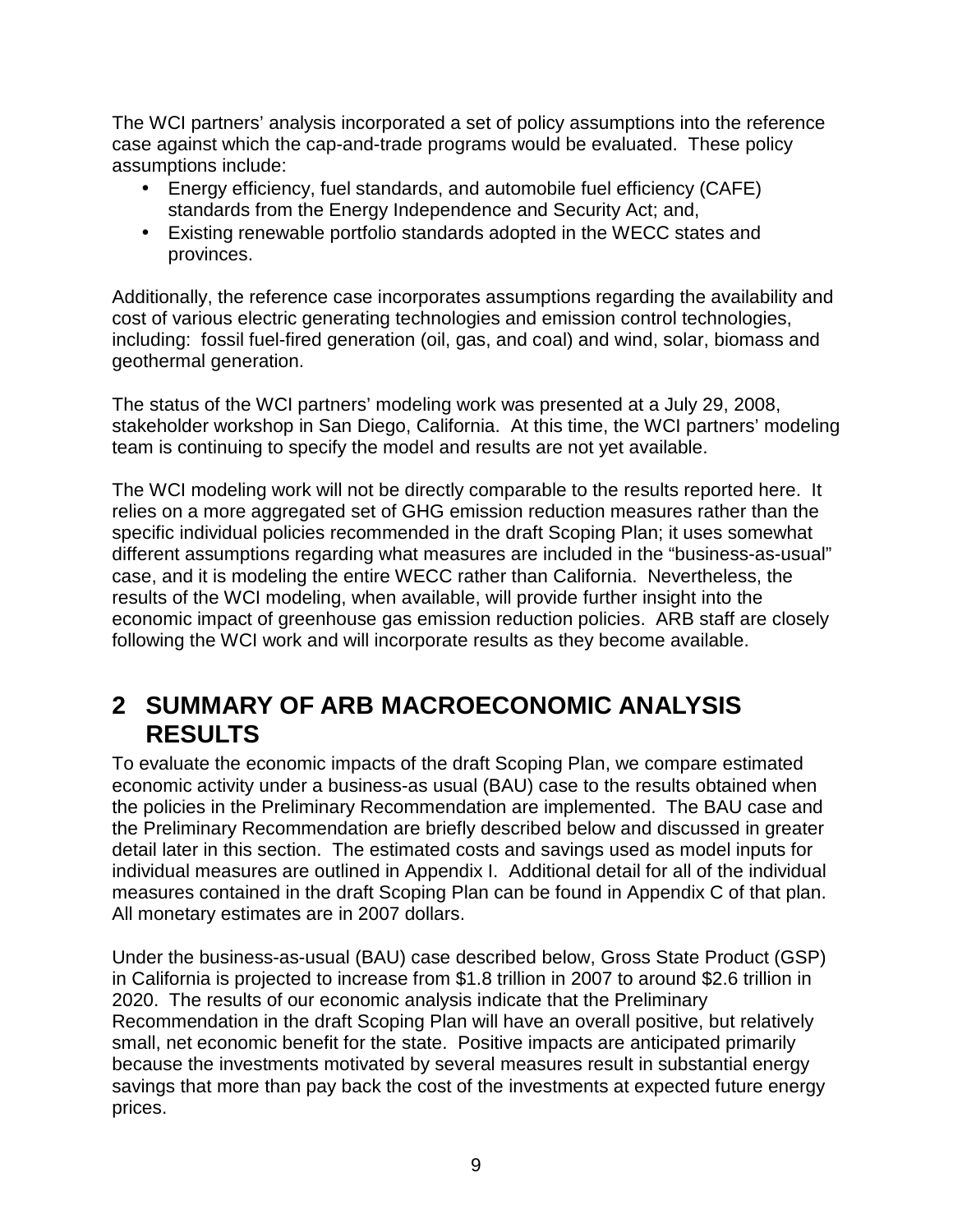<span id="page-17-0"></span> **Business-as-Usual (BAU) Reference Case:** The business-as-usual case is a representation of what the state of the California economy will be in the year 2020,assuming that none of the measures included in the draft Scoping Plan are implemented. While a number of the measures in the plan will be implemented as the result of existing federal or state policies and do not require additional regulatory action resulting from the implementation of AB 32, we do not include them in the BAU case to ensure that the economic impacts of all of the measures in the draft Scoping Plan are fully assessed.

 The BAU case is not generated by the E-DRAM or BEAR models. Rather, the BAU case is constructed using several forecasts from other sources. Additional information about these sources can be found in Appendix II. Aspects of the BAU case are subject to uncertainty, for example to the possibility that future energy prices could deviate from those that are included in the BAU case. Sensitivity analysis is warranted to assess potential variations in the BAU case, and how those variations affect the economic impacts of the Scoping Plan.

 **Preliminary Recommendation:** The Preliminary Recommendation in the draft Scoping Plan includes measures related to energy efficiency, alternative fuels and high global warming potential gases, and a regulatory-based cap-and-trade program that together reduce emissions by 169 MMTCO<sub>2</sub>e to meet the 2020 total emission target of  $427$  MMTCO<sub>2</sub>e. The key measures providing the reductions include:

- • Implementation of existing state laws and policies, including California's clean car standards (AB 1493), goods movement measures, and the low-carbon fuel standard;
- Expansion of the Renewables Portfolio Standard to 33 percent;
- • Expansion and strengthening of existing energy efficiency programs, and building and appliance standards;
- • Development of a California cap-and-trade program that links with other Western Climate Initiative partner programs to create a regional market system;
- • Regional targets to reduce emissions associated with land use, along with other local government action; and,
- Reduction of high GWP gases (e.g., hydrofluorocarbons or HFCs).

#### 2.1 Impact of the Draft Scoping Plan on California's Economy

 Table 1 summarizes the modeling results. Several economic indicators are shown for 2007 and for the 2020 model results from the business-as-usual (BAU) case and the Preliminary Recommendation. Though the model results include other metrics, Gross State Product, personal income and employment have historically been determined to be most useful for evaluating the macroeconomic impacts of policies and economic well-being. Under the BAU case, Gross State Product increases by \$775 billion between 2007 and 2020, personal income grows by 2.8 percent per year from \$1.5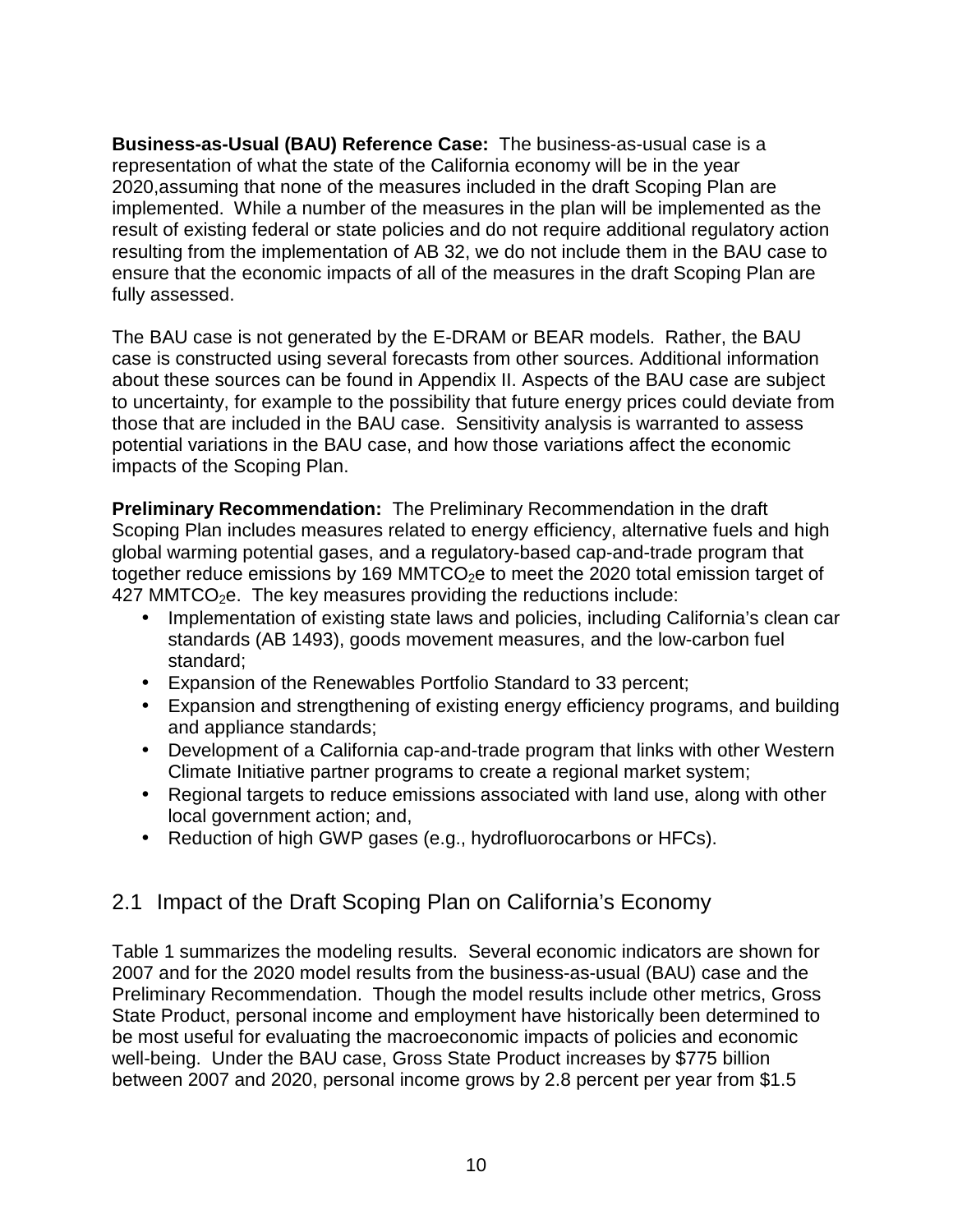trillion in 2007 to \$2.1 trillion in 2020, and employment grows by 0.9 percent per year from 16.4 million jobs in 2007 to 18.4 million jobs in 2020.

 As noted above, macroeconomic models will understate the benefits of market-based policies, including the cap-and-trade program. Consequently, our estimate of the economic impact of the Preliminary Recommendation understates the positive impact on the California economy. Nonetheless, using the current best estimates of the costs and savings of the measures, the models demonstrate that the Preliminary Recommendation has a positive effect on Gross State Product, personal income and employment. For example, Gross State Product and personal income are projected to increase slightly more than they would in the BAU case, by about 0.15 and 0.6 percent, respectively, and employment is also projected to experience an increase of 0.6 percent. The modeling results indicate that California can meet the ambitious AB 32 target while maintaining and enhancing economic growth.

| <b>Economic</b><br><b>Indicator</b>       | 2007             | <b>Business-as-</b><br>Usual <sup>1</sup> | <b>Preliminary</b><br>Recommendation <sup>2</sup> |
|-------------------------------------------|------------------|-------------------------------------------|---------------------------------------------------|
| <b>Real Output</b><br>(\$Billion)         | 2,535            | 3,597                                     | 3,624                                             |
| <b>Gross State Product</b><br>(\$Billion) | 1,811            | 2,586                                     | 2,590                                             |
| Personal Income<br>(\$Billion)            | 1,464            | 2,093                                     | 2,106                                             |
| Income Per Capita<br>(\$Thousand)         | 38.6             | 47.56                                     | 47.72                                             |
| Employment<br>(Million Jobs)              | 16.41            | 18.41                                     | 18.51                                             |
| Emissions<br>(MMTCO2e)                    | 500 <sup>3</sup> | 596                                       | 427                                               |
| <b>Carbon Prices</b><br>(Dollars)         |                  |                                           | 9.75                                              |

#### **Table 1: Summary of Economic Impact Modeling of the Draft Scoping Plan Using E-DRAM**

 $\mathbf{1}$ of any of the measures identified in the draft Scoping Plan. 1 Business-as-usual is a forecast of the California economy in 2020 without implementation

of any of the measures identified in the draft Scoping Plan.<br><sup>2</sup> Includes all measures in the Preliminary Recommendation in the draft Scoping Plan, plus additional emission reduction options expected to be undertaken because they are estimated to have a cost-per-ton lower than the market price.

 $3$  Approximate value. ARB is in currently estimating GHG emissions for 2007.

 The economic impacts of the draft Scoping Plan are expressed as changes from a business-as-usual estimate of California's economic growth. As noted, the BAU case assumes that none of the measures included in the draft Scoping Plan are implemented. As Table 2 below indicates, in the BAU case Gross State Product is projected to grow by about 2.7 percent annually to a value of nearly \$2.6 trillion by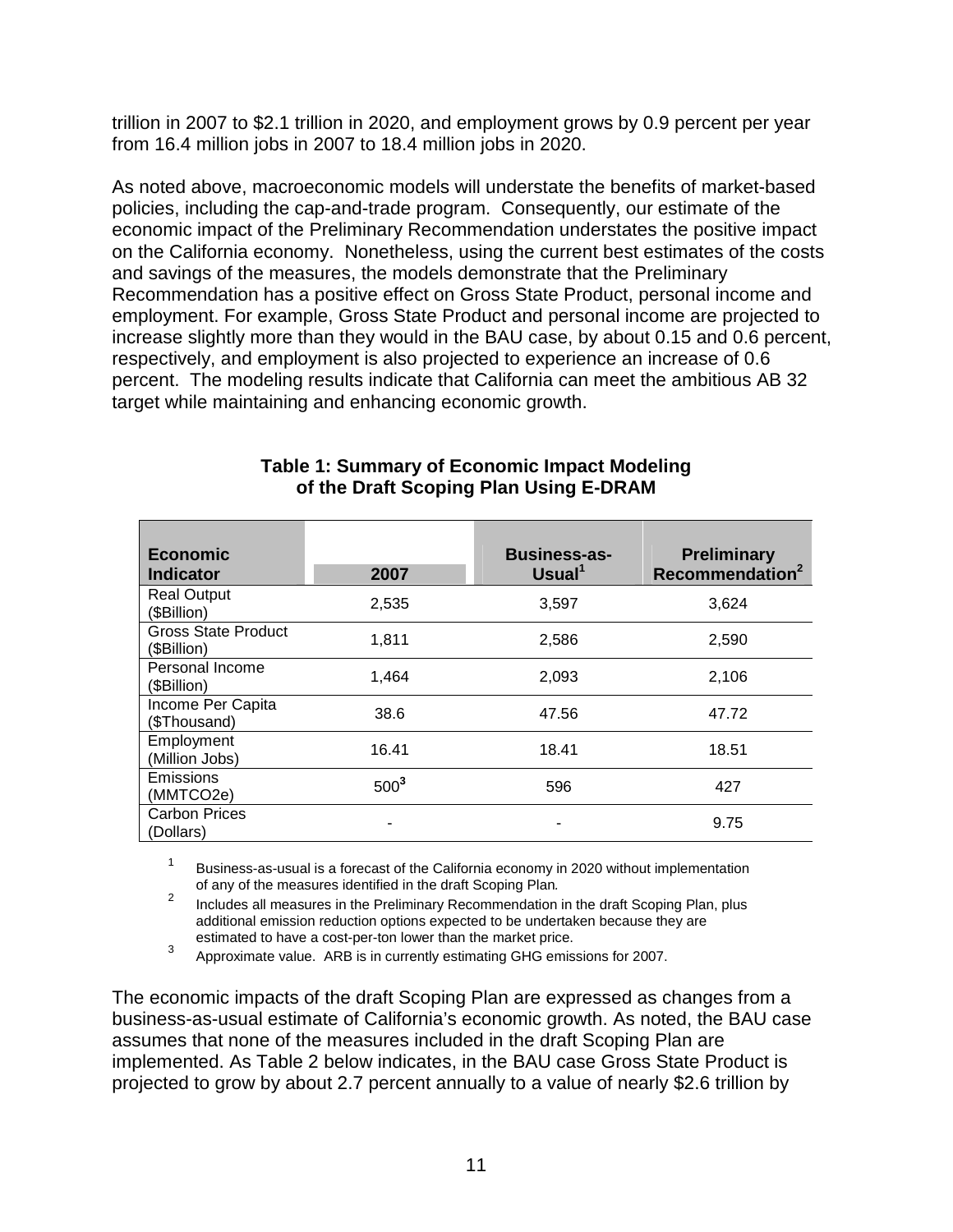2020. Personal income is projected to grow by approximately 2.8 percent annually and job growth is also expected to continue as we move toward 2020.

| <b>Economic Indicator</b>               | 2007    | 2020  | Change | Average<br><b>Annual</b><br>Growth (%) |
|-----------------------------------------|---------|-------|--------|----------------------------------------|
| Real CA Output (\$Billions)             | 2,535   | 3,597 | 1,062  | 2.7%                                   |
| <b>Gross State Product (\$Billions)</b> | 1,811   | 2,586 | 775    | 2.7%                                   |
| California Personal Income (\$Billions) | 1,464   | 2,093 | 628    | 2.8%                                   |
| Income Per Capita (\$1000)              | 38.6    | 47.6  | 9      | 2.8%                                   |
| <b>Employment (Millions)</b>            | 16.4    | 18.41 | 2      | 1.6%                                   |
| Emissions (MMTCO <sub>2</sub> e)        | $500^1$ | 596   | $96*$  | 1.4                                    |

| Table 2: Business-as-usual Case for California Economy |  |  |  |
|--------------------------------------------------------|--|--|--|
|--------------------------------------------------------|--|--|--|

 $1$  Approximate value. ARB is currently estimating the GHG emissions for 2007.

 Table 3 shows how implementation of the Preliminary Recommendation would impact California's economy relative to a business-as-usual growth trajectory between now and 2020. As indicated in the table, the effects on output, personal income and employment are small but positive. Total output, which represents production activity in the state, increases by 0.8 percent over BAU. This translates into an increase of approximately \$27 billion in 2020, which is a relatively minor increase when evaluated in the context of a \$2.6 trillion economy, but still positive nonetheless. Also represented in Table 3 are the impacts of the Preliminary Recommendation on Gross State Product, personal income, income per capita, and employment. In each case, the modeling shows a similar positive, but small, impact.

|                                         |                 | <b>Preliminary</b>    |        |          |
|-----------------------------------------|-----------------|-----------------------|--------|----------|
| <b>Economic Indicator</b>               | <b>BAU Case</b> | <b>Recommendation</b> | Change | % Change |
| Real Output (\$Billions)                | 3,597           | 3,624                 | 27     | 0.8%     |
| <b>Gross State Product (\$Billions)</b> | 2,586           | 2,590                 | 4      | 0.2%     |
| Personal Income (\$Billions)            | 2,093           | 2,106                 | 14     | 0.6%     |
| Income Per Capita (\$1000)              | 47.56           | 47.72                 | 0.2    | 0.3%     |
| <b>Employment (Millions)</b>            | 18.41           | 18.51                 | 0.1    | 0.6%     |
| Emissions (MMTCO <sub>2</sub> e)        | 596             | 427                   | 169    | $-28%$   |

Carbon Price (Dollars) NA 9.75 NA NA

 **Table 3: E-DRAM Estimates of Economic Impacts of the Draft Scoping Plan Preliminary Recommendation** 

 The positive impacts are largely attributable to savings that result from reductions in expenditures on energy. These savings translate into increased consumer spending on goods and services other than energy. Many of the measures entail more efficient use of energy in the economy, with savings that exceed their costs. In this way, investment in energy efficiency results in money pumped back into local economies. Table 4 summarizes the energy savings that are projected from implementation of the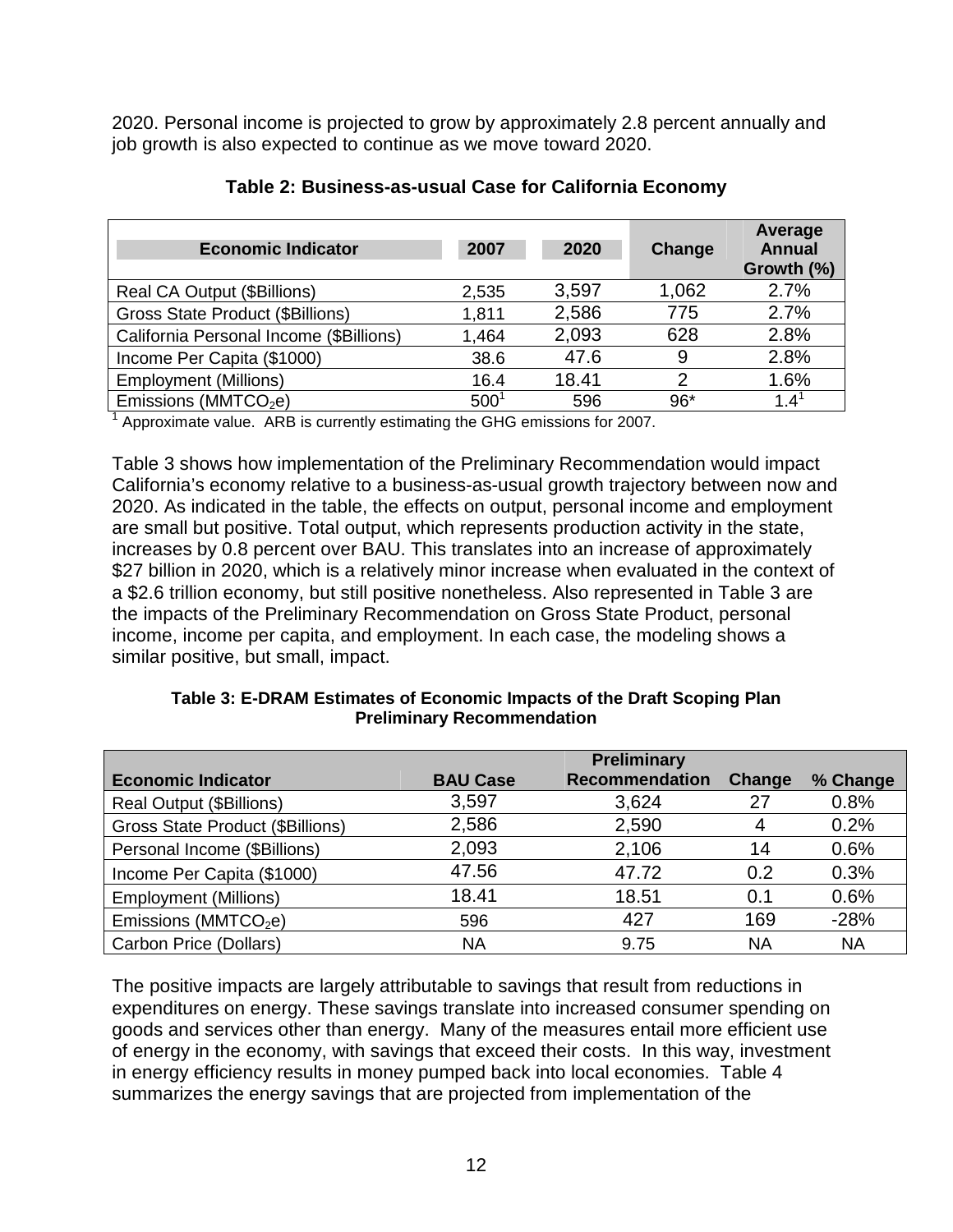Preliminary Recommendation in the draft Scoping Plan. These savings are estimated to exceed \$20 billion annually by 2020.

| <b>Preliminary Recommendation</b>                              |                          |                        |                      |                         |  |  |  |  |  |
|----------------------------------------------------------------|--------------------------|------------------------|----------------------|-------------------------|--|--|--|--|--|
|                                                                | <b>Gasoline</b>          | <b>Diesel</b>          | <b>Electricity</b>   | <b>Natural Gas</b>      |  |  |  |  |  |
| <b>Use Avoided</b>                                             | 4,100 million<br>gallons | 340 million<br>gallons | 46,000 GWh           | 2,200 million<br>therms |  |  |  |  |  |
| <b>Value of Avoided</b><br><b>Fuel Use</b><br>(Million \$2007) | \$15,000                 | \$1,300                | \$4,000 <sup>1</sup> | \$1,700                 |  |  |  |  |  |
| <b>Percent Reduction</b><br>from BAU                           | 22%                      | 7%                     | $14\%^2$             | 18%                     |  |  |  |  |  |

# **Table 4: Fuels and Electricity Saved in 2020 from Implementation of**

distribution. Based on estimated avoided cost based on average base-load electricity, including generation, transmission and

 $\overline{2}$ This is as a percentage of BAU total California electricity consumption in 2020.

 All told, the specified reduction measures in the draft Scoping Plan's Preliminary Recommendation (not including additional unspecified reductions from cap and trade) are expected to reduce emissions of approximately 169 MMTCO<sub>2</sub>e at a net savings of about \$14 billion, providing a positive stimulus to the economy.

 When modeling the Preliminary Recommendation, the model should reflect the fact that facilities will pursue emission reduction options that have a cost per ton that is lower than the market price. In the absence of complete information on what those options might be, we included in the model runs the technical options that have been identified as part of the additional measures under consideration that cost less than the allowance price (other than feebates, because of the regulatory structure that would be necessary to implement that measure). Thus, this approach provides a rough approximation of how a portion of the reductions from the market approach would be achieved. This produces, however, an incomplete list of choices since the model does not have the capability to adequately reflect the full set of options that are available to covered sectors under cap and trade. This approach resulted in measures that provided an additional 21 MMTCO<sub>2</sub>e in reductions included in the model run of the Preliminary Recommendation. Reductions for the remaining 14 MMTCO<sub>2</sub>e were then modeled using an approach that represented pricing mechanisms that moderated consumer demand. Appendix I provides a complete list of the measures, included in this modeling run.

run.<br>As a result, the modeling results presented for the cap-and-trade program of the Preliminary Recommendation reflect a carbon price of slightly less than \$10 per ton. It is important to note that the \$10 per-ton figure does not reflect the average cost of reductions; rather, it is the *maximum* price at which reductions to achieve the cap are pursued. We will continue to evaluate these results and anticipate that modeling efforts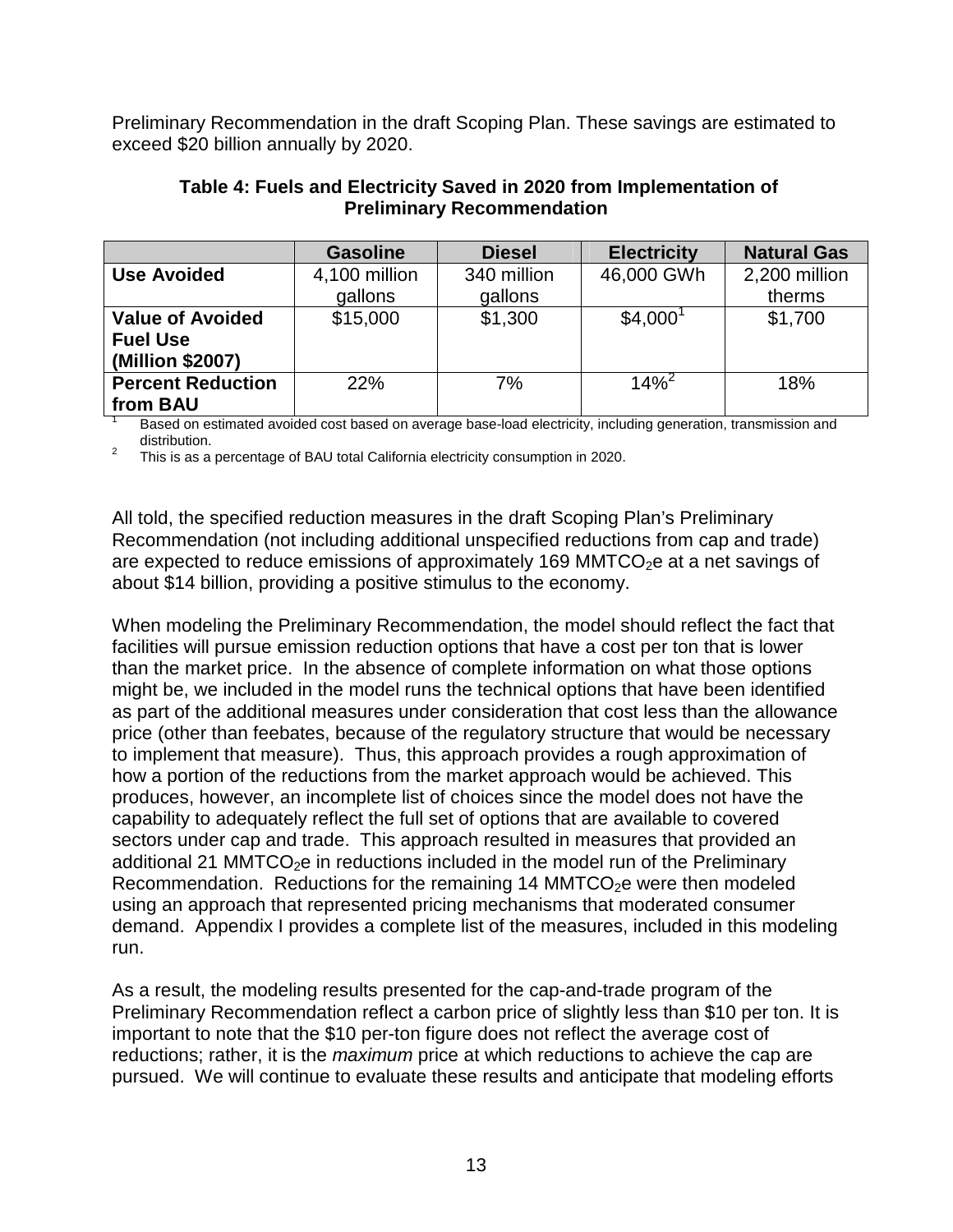<span id="page-21-0"></span> currently underway in the Western Climate Initiative will provide useful additional information.

# information.<br>2.2 Impact on Specific Business Sectors

 In addition to evaluating the projected statewide macroeconomic impacts of implementation of the draft Scoping Plan, we also modeled how implementation will affect specific sectors. E-DRAM is capable of generating information at a general level of detail that describes how specific sectors of the California economy will be affected. Additional discussion regarding how E-DRAM models sector specific impacts and the various types of industries that comprise each sector can be found in Appendices II and IV.

 As indicated in Table 5, the effects of the plan are not uniform across sectors. Implementation of the Preliminary Recommendation in the draft Scoping Plan would have the strongest positive impact on output and employment for the agriculture, forestry and fishing sector; the finance, insurance and real estate sector; and the mining sector. Similar to the statewide economic impacts projected by the model, these results also indicate that impacts due to implementation of the plan, compared to the business- as-usual case, are still positive, and alter the current growth projections for most sectors by only very small amounts.

 Table 5 also shows that for several sectors a decrease in output and employment is projected. In the utility sector, the modeling indicates that implementation of the Preliminary Recommendation would significantly reduce the need for additional power generation and natural gas consumption which subsequently reduces the growth in output for this sector. This results in a reduction from business-as-usual for both economic output and employment of approximately 16 and 14 percent, respectively, in 2020. The primary reason for these projections is the implementation of efficiency measures and programs for both consumers and producers as described in the draft Scoping Plan.

 The retail trade sector, which is projected to grow by nearly 50 percent in both the business-as-usual and the Preliminary Recommendation case, is also projected to experience a slight net decline in output relative to business-as-usual. Since gasoline is considered a consumer retail purchase under this model, the reduced growth is mostly due to the decrease of approximately \$16 billion in retail transportation fuel purchases, which is largely offset by the \$12 billion increase in spending at other retail enterprises.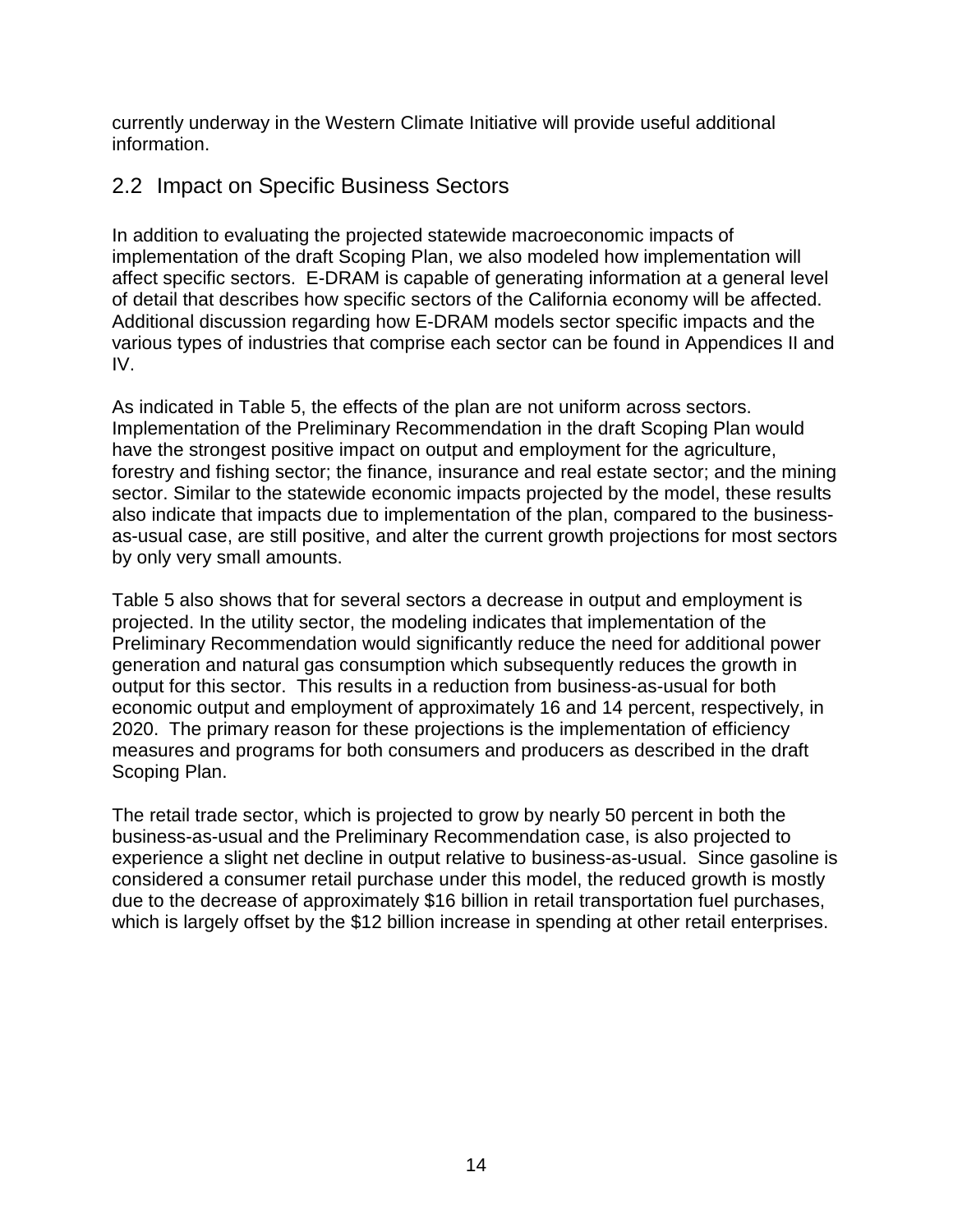|                                   | <b>Output (\$Billions)</b> |                |                             |                                                | <b>Employment (thousands)</b> |            |                             |                                                |
|-----------------------------------|----------------------------|----------------|-----------------------------|------------------------------------------------|-------------------------------|------------|-----------------------------|------------------------------------------------|
| <b>Sector</b>                     | 2007                       | <b>BAU</b>     | <b>Prelim</b><br><b>Rec</b> | <b>Percent</b><br>Change<br>from<br><b>BAU</b> | 2007                          | <b>BAU</b> | <b>Prelim</b><br><b>Rec</b> | <b>Percent</b><br>Change<br>from<br><b>BAU</b> |
| Agriculture, Forestry             |                            |                |                             |                                                |                               |            |                             |                                                |
| and Fishing                       | 76                         | 109            | 113                         | 3.7%                                           | 398                           | 449        | 464                         | 3.4%                                           |
| Mining                            | 26.6                       | 28.7           | 30                          | 4.5%                                           | 26                            | 26         | 26                          | 0.4%                                           |
| <b>Utilities</b>                  | 51                         | 72             | 61                          | $-15.9%$                                       | 60                            | 67         | 58                          | $-13.8%$                                       |
| Construction                      | 114                        | 164            | 166                         | 1.5%                                           | 825                           | 929        | 933                         | 0.5%                                           |
| Manufacturing                     | 673                        | 943            | 947                         | 0.4%                                           | 1,821                         | 2,046      | 2,055                       | 0.4%                                           |
| <b>Wholesale Trade</b>            | 120                        | 171            | 173                         | 0.8%                                           | 703                           | 791        | 792                         | $0.0\%$                                        |
| <b>Retail Trade</b>               | 207                        | 296            | 291                         | $-1.5%$                                        | 1,688                         | 1,901      | 1,915                       | 0.7%                                           |
| Transportation and<br>Warehousing | 76                         | 109            | 110                         | 1.0%                                           | 447                           | 503        | 506                         | 0.5%                                           |
| Information                       | 164                        | 235            | 238                         | 1.0%                                           | 398                           | 448        | 450                         | 0.4%                                           |
| Finance, Insurance                |                            |                |                             |                                                |                               |            |                             |                                                |
| and Real Estate                   | 391                        | 559            | 571                         | 2.1%                                           | 911                           | 1,026      | 1,044                       | 1.8%                                           |
| <b>Services</b>                   | 636                        | 910            | 925                         | 1.7%                                           | 5,975                         | 6,729      | 6,769                       | 0.6%                                           |
| Government                        | ٠                          | $\blacksquare$ | $\blacksquare$              | $\blacksquare$                                 | 3,100                         | 3,491      | 3,503                       | 0.3%                                           |
| <b>Total</b>                      | 2,535                      | 3,597          | 3,624                       | 0.8%                                           | 16,352                        | 18,405     | 18,514                      | 0.6%                                           |

 **Table 5: E-DRAM Estimates of Sector Specific Economic Impacts of the Preliminary Recommendation** 

#### 2.3 Household Impacts

 Our analysis also included an evaluation of how households in California would be affected by the implementation of AB 32, particularly low- and middle-income households. The results indicate that both low- and middle-income households will realize savings on the order of a few hundred dollars per year in 2020, compared to the business-as-usual case, primarily as a result of increased energy efficiencies.

#### **2.3.1 Low-Income Households**

 Based on current U.S. Department of Health and Human Services poverty guidelines, we evaluated the projected impacts of the plan on households with earnings at or below both 100 and 200 percent of the poverty guidelines. For the typical household of three members, an income of \$17,600 corresponds to 100 percent of the poverty level and an income of \$35,200 corresponds to 200 percent of the poverty level.<sup>4</sup> For all households, including those with incomes at 100 percent and 200 percent of the poverty level, implementation of the Preliminary Recommendation produces a slight increase in household income relative to the business-as-usual case.

 At the same time, the modeling projects a small increase in the number of jobs available for lower-income workers<sup>5</sup> relative to business-as-usual as a result of implementing the plan.

 $\overline{a}$  $^4\,$  Source: Federal Register, Vol. 73, No. 15, January 23, 2008, pp. 3971-3972.<br> $^5\,$ Hourly wage below \$15 per hour.

 $5$  Hourly wage below  $$15$  per hour.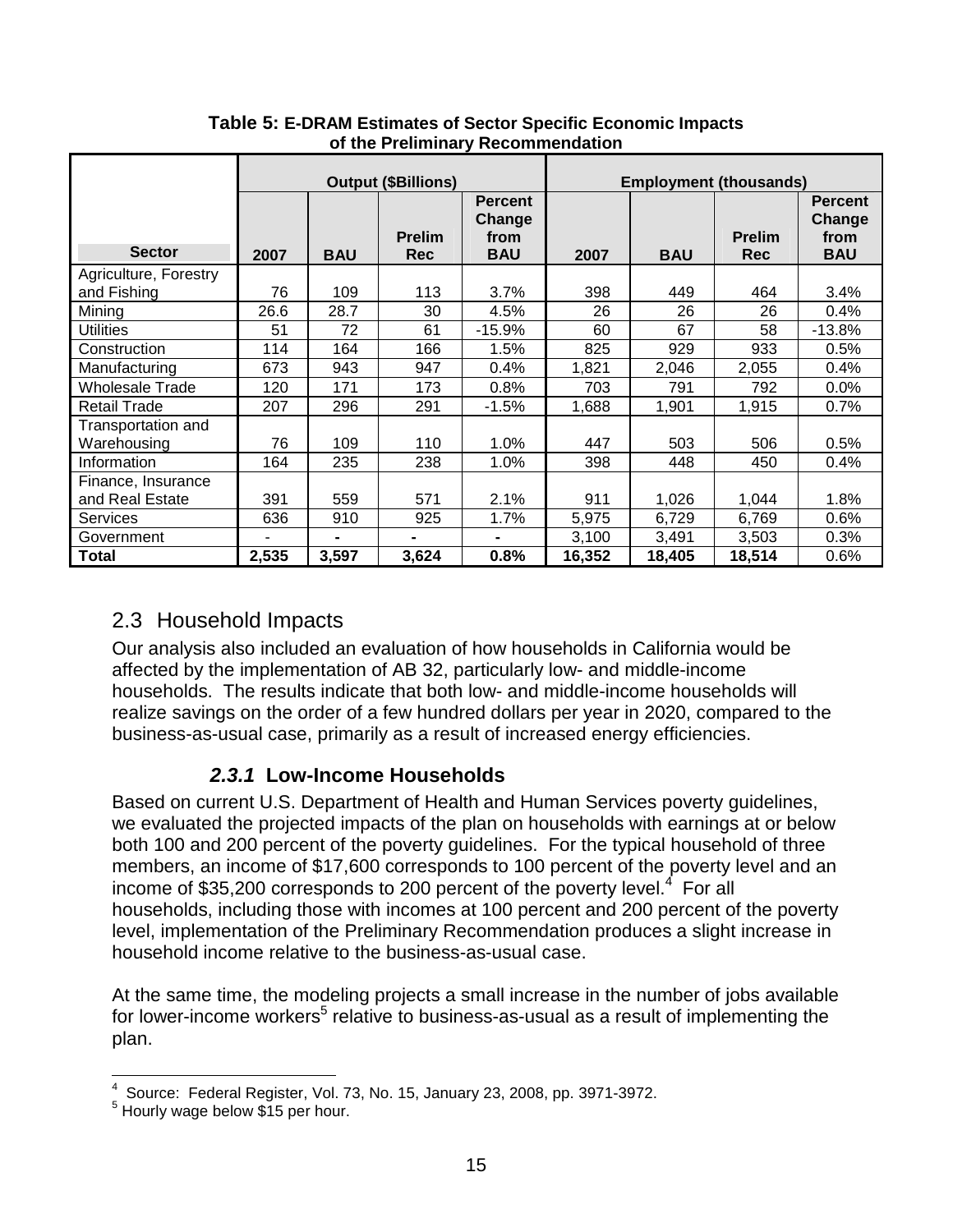For example, implementation of the Preliminary Recommendation produces between 40,000 and 50,000 more such jobs in 2020 than there would otherwise be. The largest employment gains come in the retail, food service, agriculture, and health care fields. A decline in such jobs is projected in the retail gasoline sector due to the overall projected decrease in output from this sector. This decline is more than offset by the increases experienced in other areas, and the vast majority of workers displaced in the retail gasoline sector would not likely require any additional training or experience to transition into a new field of employment.

 Another important factor to consider when analyzing the impact of the raft Scoping Plan on households is how it will affect household expenditures. As indicated in Table 6, analysis based on the modeling projections estimates a savings (i.e., reduced expenditures) of around \$400 per household in 2020 for low-income households under both federal poverty guideline definitions. These savings are driven primarily by the implementation of the clean car standards and energy efficiency measures in the draft Scoping Plan that over time are projected to outweigh potential increases in electricity and natural gas prices that may occur. As the measures in the Scoping Plan are implemented, we will work to ensure that the program is structured so that low income households can fully participate in and benefit from the full range of energy efficiency measures. Additional information regarding the data in Table 6 can be found in Appendix V.

| Table 6: Impact of Implementation of Draft Scoping Plan on |
|------------------------------------------------------------|
| Total Estimated Household Savings in 2020 (2007 \$)        |

|                                   | Income at<br>$100\%$ of<br><b>Poverty</b><br><b>Guideline</b> | Income at<br>$200\%$ of<br><b>Poverty</b><br><b>Guideline</b> | <b>Middle</b><br>Income <sup>'</sup> | <b>High</b><br><b>Income</b> | All<br>Households <sup>3</sup> |
|-----------------------------------|---------------------------------------------------------------|---------------------------------------------------------------|--------------------------------------|------------------------------|--------------------------------|
| <b>Preliminary Recommendation</b> | \$400                                                         | \$400                                                         | \$500                                | \$500                        | \$400                          |

 $1$  All households between 200 percent and 400 percent of the poverty guidelines.

 $2$  All households above 400 percent of the poverty guidelines.

 $3$  Average of households of all income levels.

 The modeling indicates that implementation of the draft Scoping Plan is likely to result in small savings for most Californians, with little difference across income levels. Largely due to increased efficiencies, low-income households are projected to be slightly better off from an economic perspective in 2020 as a result of implementing AB 32.

#### **2.3.2 Middle-Income Households**

 In addition to looking at how low-income households would be affected, we also analyzed what the projected impacts of the plan would be for a middle-income California household. For purposes of our analysis we define "middle-income" households as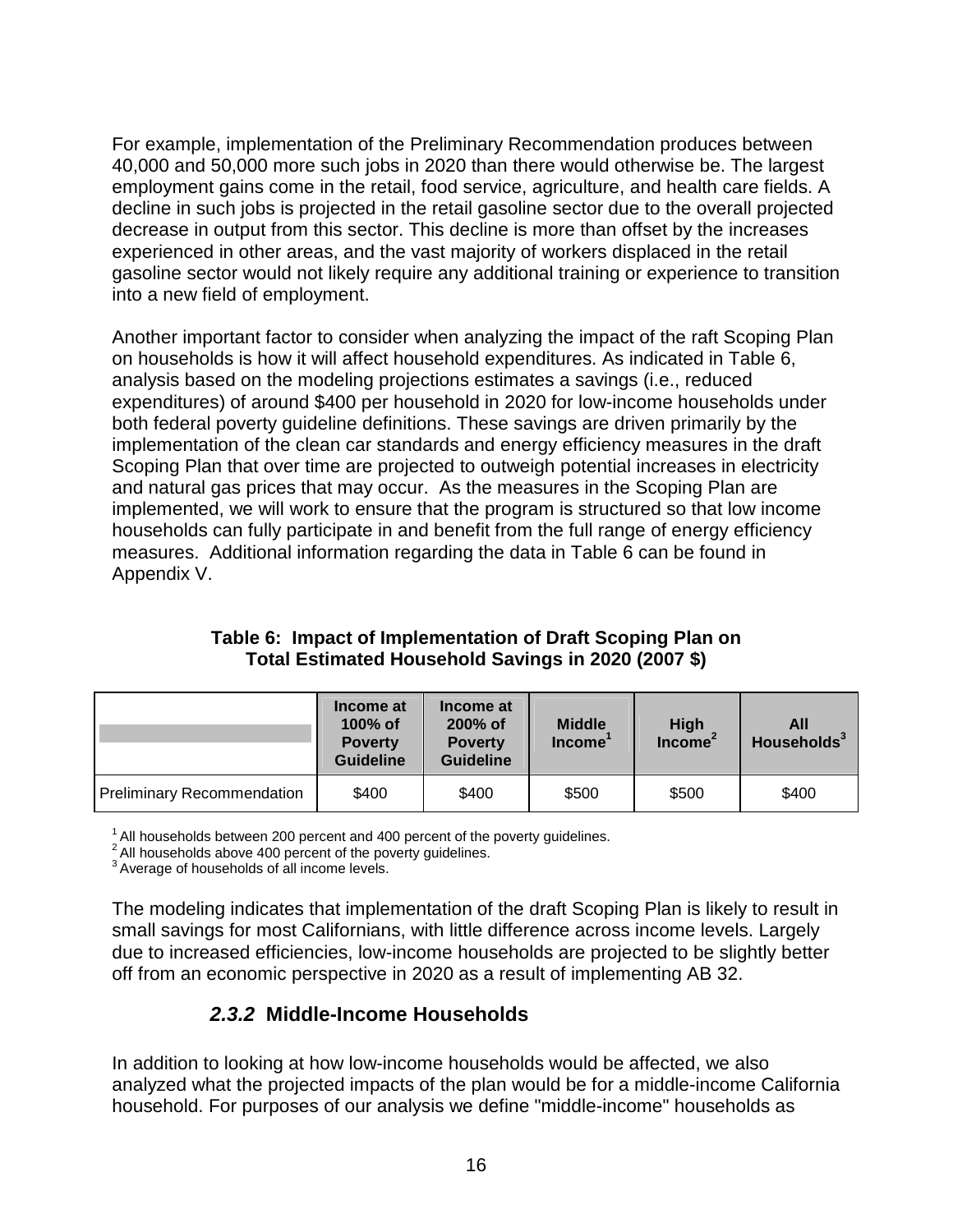<span id="page-24-0"></span> those earning between 200 percent and 400 percent of the federal poverty guidelines. For the average-size household in California, this equates to an annual income between \$35,000 and \$70,000.

 As previously discussed, the modeling indicates that implementation of the plan produces a small increase in per capita income across all income levels, including middle-income households relative to the business-as-usual case. In terms of how jobs $^6$  for middle-income households would be impacted, the modeling indicates a slight overall increase of between 30,000 and 40,000 in 2020.

 As shown in Table 6, the modeling projects a net-savings in annual household expenditures of about \$500 in 2020 for middle-income households. These savings are driven by the emergence of greater energy efficiencies that will be implemented as a result of the plan.

 The results of our analysis show that implementation of the Scoping Plan will have a small, but overall positive, impact on middle-income California households. These findings are consistent with the projected impacts of the plan on low-income households and with the economy-wide modeling results as well.

#### 2.4 Small Business Impacts

 Small businesses in general will not be directly affected by the measures recommended in the draft Scoping Plan. Any impacts will primarily come in the form of changes in the costs of goods and services that they procure, and in particular, changes in energy expenditures. Therefore in this analysis we focus on how implementation of the Preliminary Recommendation would affect the percentage of revenue small businesses spend on energy, and how this could impact their profitability and overall economic competitiveness. Additional detail regarding the methodology we used is in Appendix V.

Recent analysis from Energy and Environmental Economics, Inc.<sup>7</sup> (E3) forecasts that a package of greenhouse gas emission reduction measures similar to those contained in the draft Scoping Plan would deliver a 5 percent decrease in electricity expenditures for the average California electricity customer relative to business-as-usual in 2020. Changes to individual entities will deviate from the average and the E3 analysis does not predict how these savings will be distributed among customers. This projection is based on the assumption that increases in electricity prices will be more than offset by the continued expansion of energy efficiency measures and that more efficient technologies will be developed and implemented $8$ . We also make a conservative assumption that expenditures on natural gas remain the same, balancing the projected

<sup>1</sup>  $^6$  Hourly wage between \$15 and \$30 per hour.

 7 Based on their GHG calculator, CPUC/CEC GHG Docket (CPUC Rulemaking.06.04.009, CEC Docket 07-OIIP-01), available at http://www.ethree.com/cpuc\_ghg\_model.html.

<sup>07-</sup>OIIP-01), available at [http://www.ethree.com/cpuc\\_ghg\\_model.html](http://www.ethree.com/cpuc_ghg_model.html).<br><sup>8</sup> The E3 analysis focuses on direct programmatic measures and does not include the incremental price impact of the cap and trade program, which will depend upon allowance price, allocation strategy, the capped sector industry response and other program design decisions.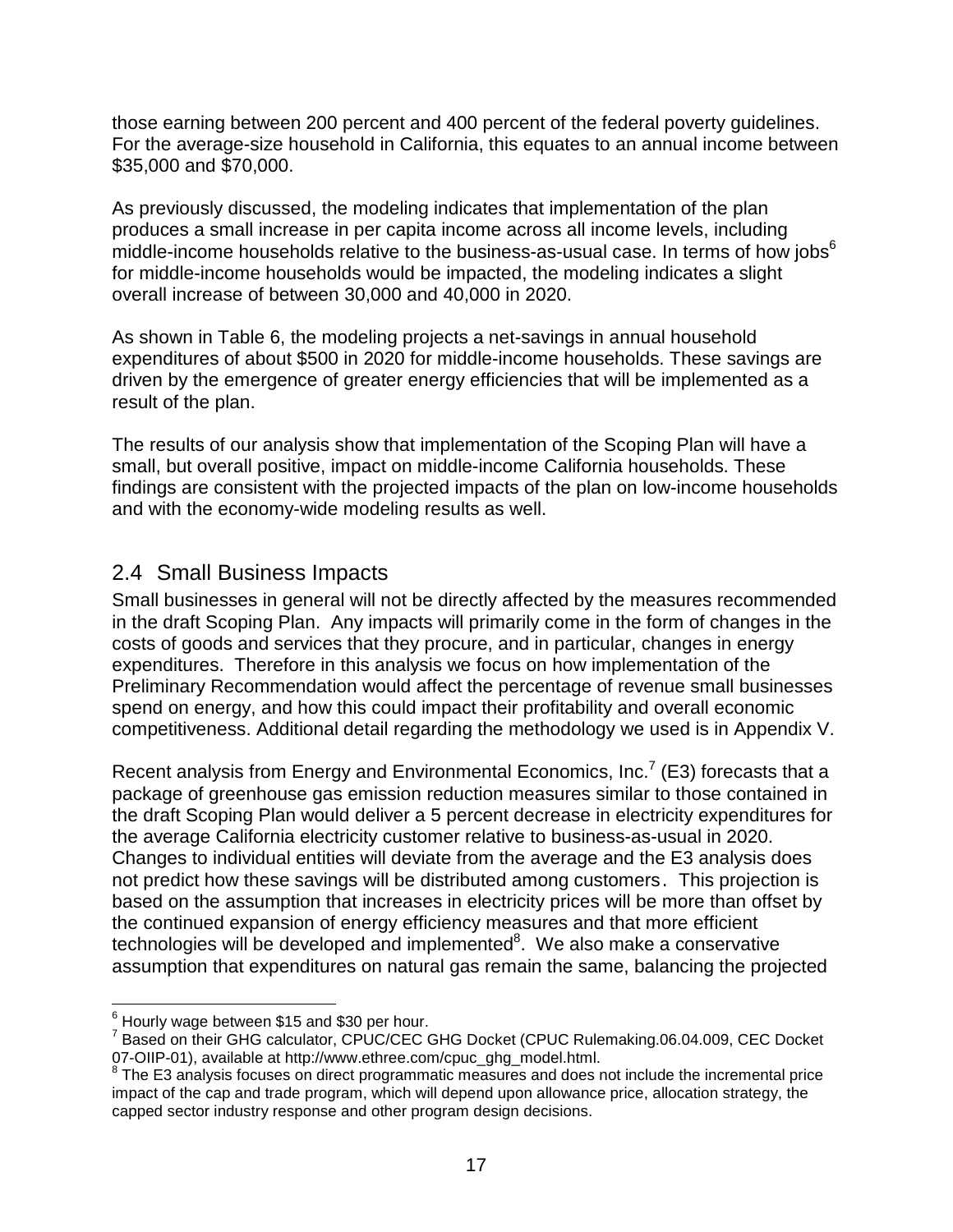<span id="page-25-0"></span> 18 percent decrease in natural gas consumption in California with the model's projected natural gas price increase of 7.8 percent.

 Based on this assessment, our analysis indicates that implementation of the Preliminary Recommendation in the draft Scoping Plan will likely have minor but positive impacts on small businesses in the state. These benefits are attributable primarily to the measures in the plan that will deliver significantly greater energy and fuel efficiencies. Even when higher per-unit energy prices are taken into account, these efficiencies will decrease overall energy expenditures for small businesses. Additionally, as previously described, the California economy is projected to experience robust economic growth between now and 2020 as AB 32 is implemented. Small businesses will experience many of the benefits associated with this growth in the form of more jobs, greater production activity, and rising personal income.

 The projected decrease in electricity expenditures is especially important for small businesses since they typically spend more on energy as a percentage of revenue compared to larger enterprises. For example, firms with a single employee spend approximately 3.3 percent of each sales dollar on electricity while businesses with between 10 and 49 employees spend around 1.2 percent. As a result, smaller businesses are likely to experience a greater relative benefit from decreased energy expenditures relative to their larger counterparts.

 From the broader economic perspective, these changes will make California more competitive as a location for small business, moving it from  $7<sup>th</sup>$  highest to 19<sup>th</sup> among all states in terms of the percentage of revenue that businesses expend on electricity<sup>9</sup>. As was noted above for low-income households, care must be taken to ensure that the program is structured to allow small businesses to participate in and benefit from the energy efficiency measures.

#### $\mathbf{3}$ **3 GREEN TECHNOLOGY LEADERSHIP**

 The development of green technologies and a trained workforce equipped to design, develop and deploy them will be key to the success of California's long-term efforts to combat global warming. This section outlines a variety of ways in which the state's greenhouse gas emission reduction policies will support and foster green technology.

#### 3.1 Green Technology Attracts Capital

 Bold, long-range environmental policies help drive innovation and investment in emission-reducing products and services in part by attracting private capital. Typically, the private sector under-invests in research and development for products that yield public benefits. When environmental policy is properly designed and sufficiently robust

<sup>1</sup>  $^9$  Although our natural gas data is less specific, we expect a similar scenario where increased prices are typically offset by greater efficiencies for most small businesses.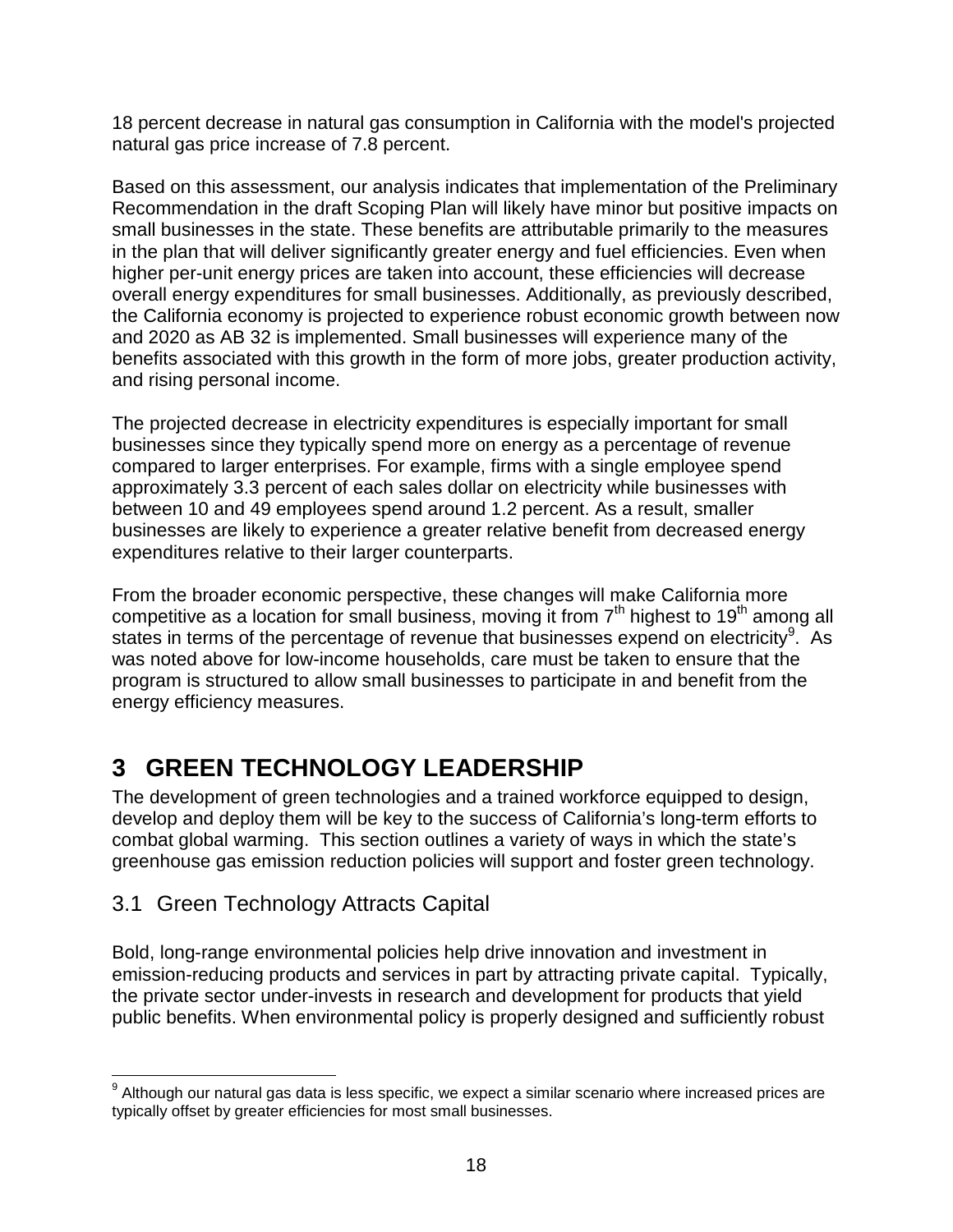to support a market for such products, private capital is attracted to green technology development as it is to any strategic growth opportunity.

 In addition to well-designed environmental policy, other factors are also important in attracting private resources to invest in technological innovation. These include the presence of adequate innovation infrastructure in the form of established centers of research and development, a physical and cultural environment that attracts the most innovative human resources, and a large-scale local market for innovative products. Where all of these other factors are present – as they are in California – state policies can have an extremely important positive impact.

 California's leadership in environmental and energy efficiency policy has helped attract an increasing share of venture capital investment in green technologies. According to statistics from PricewaterhouseCoopers and the National Venture Capital Association, California's share of U.S. venture capital investment in innovative energy technologies increased dramatically from 1995 to 2007 (see Figure 3 [below\).](https://below).10)<sup>10</sup> The same period saw a stream of pioneering environmental policy initiatives, including energy efficiency codes for buildings and appliances, a renewable portfolio standard for energy, climate change emission standards for light duty automobiles and, most recently, AB 32. Flows of venture capital into California are escalating as a direct result of the focus on greenhouse gas reduction. According to Cleantech Network, LLC, an industry group that tracks cleantech financial trends, California captured the largest single portion of global venture capital investment (\$800 million out a total of \$2 billion dollars) during the second quarter of 2008.<sup>11</sup>

<sup>&</sup>lt;sup>10</sup> PricewaterhouseCoopers MoneyTree Report, available at: https://www.pwcmoneytree.com. <sup>10</sup> PricewaterhouseCoopers MoneyTree Report, available at: <https://www.pwcmoneytree.com>.<br><sup>11</sup> 1: "Cleantech Venture Investment Reaches Record of \$2 Billion in 2Q08", Cleantech Network, LLC,

 July 08, 2008.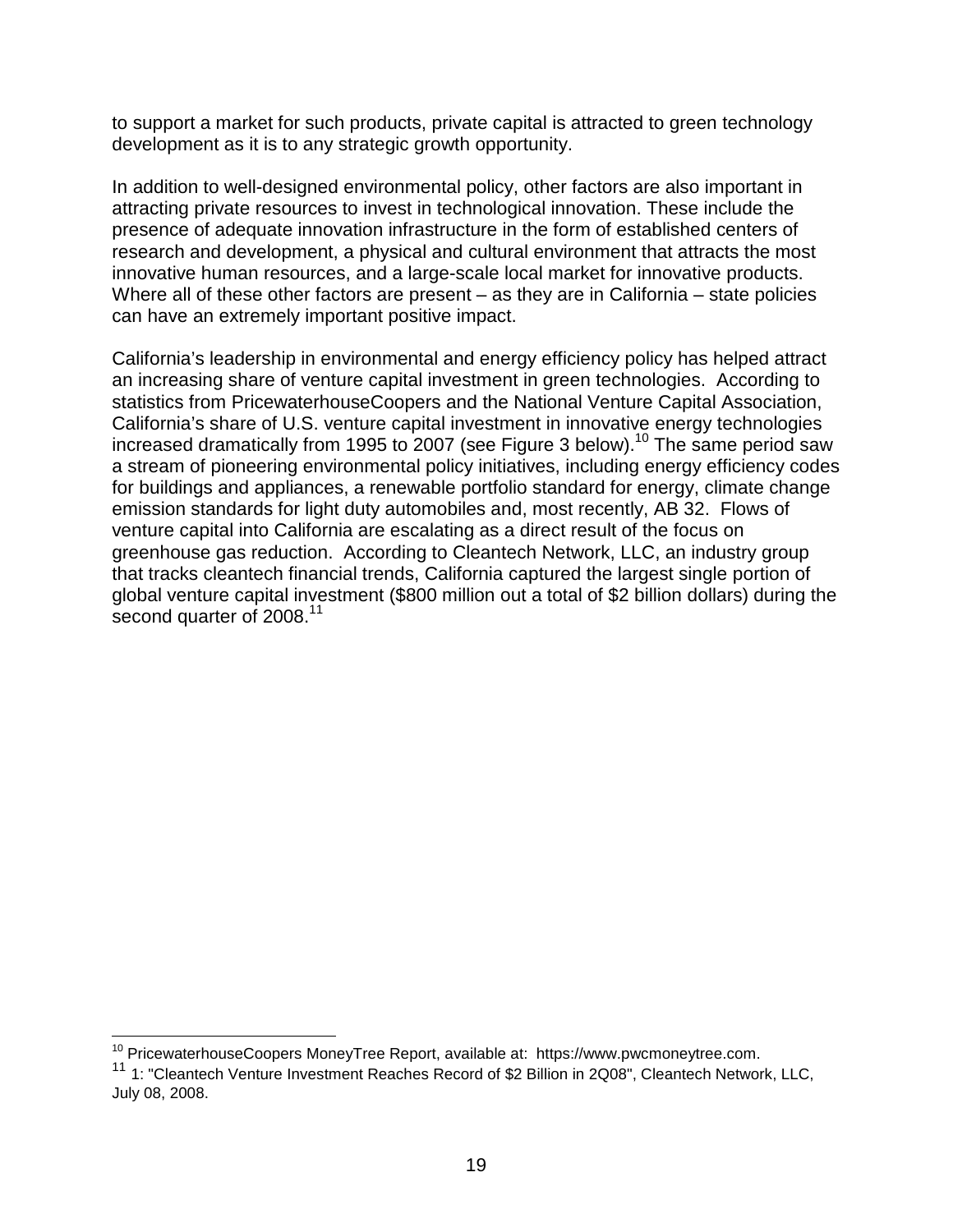#### **Figure 3**



#### **California's Growing Share of Venture Capital Investment in Energy Innovation, 1995-2007 (current \$, % share)**

 A survey of clean technology investors by Global Insight and the National Venture Capital Association found that public policy influences where venture capitalists invest.<sup>12</sup> And investments in green technology solutions produce jobs at a higher rate than investments in comparable conventional technologies.<sup>13</sup> Venture Capitalists estimate that each \$100 million in venture capital funding helps create 2,700 jobs, \$500 million in annual revenues for two decades, and many indirect jobs.<sup>14</sup>

 Access to capital controlled by institutional investors is also enhanced by policies that encourage early adoption of green technologies. When California-based corporations use green technologies to reduce their exposure to climate change risk, institutional investors reward them by facilitating their access to capital. The Investor Network on Climate Risk -- including institutional investors with more than \$8 trillion of assets under management – endorsed an action plan in 2008 that calls for:

 • Requiring asset managers to consider climate risks and opportunities when investing;

 $\overline{a}$ 

 $12$  Clean Tech Entrepreneurs & Cleantech Venture Network LLC, "Creating Cleantech Clusters: 2006 Update" 2006, p.43.

 $13'$ Kammen, D, Kapadia, K. & Fripp, M. "Putting Renewables to Work: How Many Jobs Can the Clean Energy Industry Generate?" Energy and Resources Group/Goldman School of Public Policy at University of California, Berkeley, 2004.

<sup>14</sup> Global Insight, National Venture Capital Association, "Venture Impact 2004: Venture Capital Benefits to the U.S. Economy" 2004.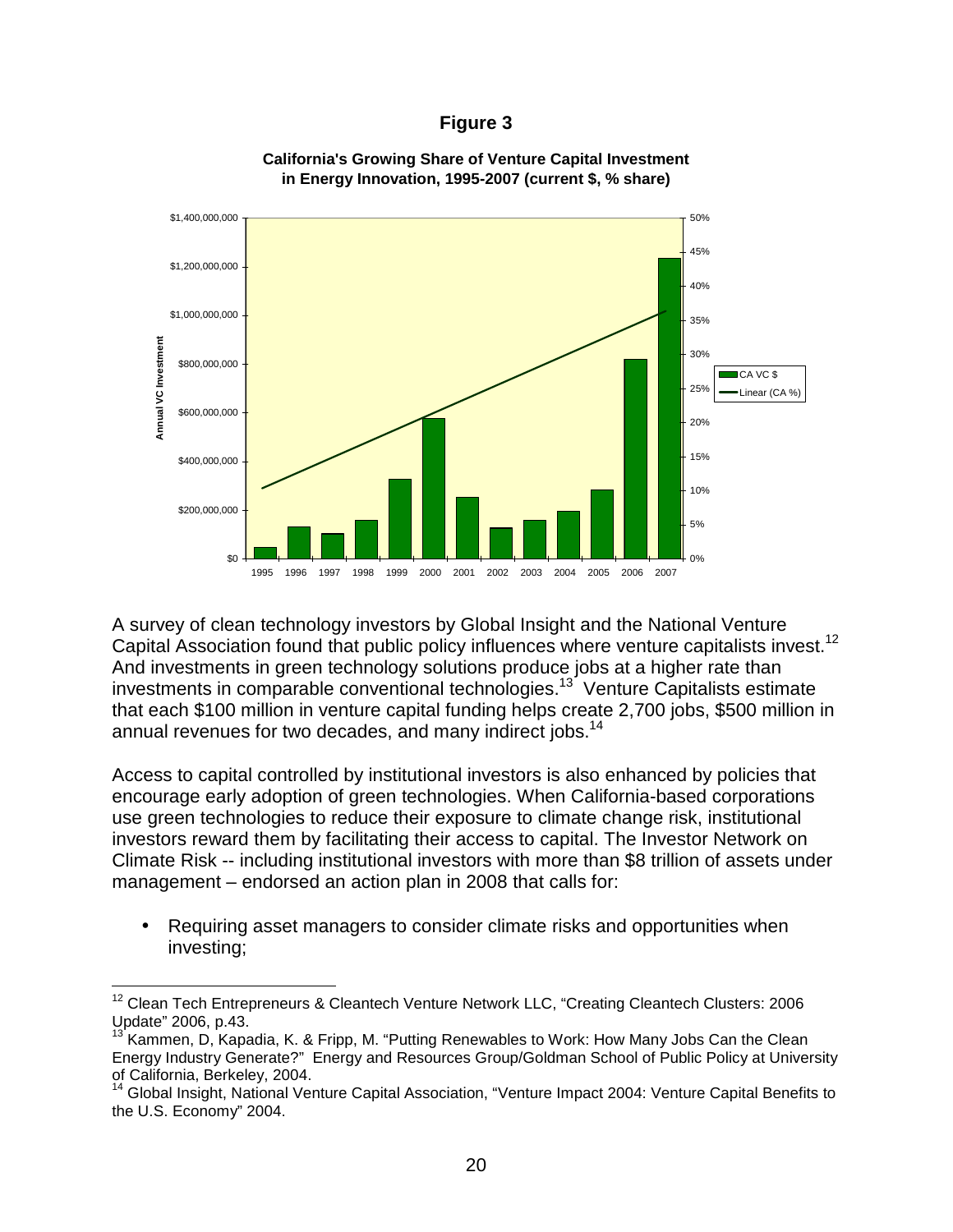- <span id="page-28-0"></span>• Investing in companies that develop and deploy clean technologies; and,
- **•** Expanding climate risk scrutiny by investors and [analysts.](https://analysts.15)<sup>15</sup>

 Additional capital for green technologies helps drive increased employment, both indirectly, as energy savings are plowed back into other sectors of the economy; and directly, as new green products are successfully commercialized.

#### 3.2 Green Job Creation

1

 The increasing emphasis on making a transition toward safer and more secure energy sources has spurred a steady rise in demand for energy efficiency and renewable energy products and services. Mainstream capital markets have started to actively seek out and embrace green business opportunities. Now an accepted investment category in capital markets, green technology portfolios routinely outperform broader market indices such as the Standard & Poor's 500 and the Dow Jones Industrial [Average.](https://Average.16)<sup>16</sup> Alternative energy is no longer an alternative investment.

 McKinsey & Company projects average annual returns of 17 percent on global investments in energy productivity, and sizes the global investment opportunity at \$170 billion annually through 2020.<sup>17</sup> Meanwhile, global investment in energy efficiency and renewable energy has grown from \$33 billion to more than \$148 billion in the last four years. Beyond 2020, green technologies are expected to attract investment of more than \$600 billion [annually.](https://annually.18)<sup>18</sup> In short, green technology is now a *bona fide* global growth industry.

 Today, green technology businesses directly employ at least 43,000 Californians, primarily in energy efficiency and energy generation, according to a 2008 study from the California Economic Strategy Panel. Green jobs are concentrated in manufacturing (41 percent), and professional, scientific and technical services (28 percent), with median annual earnings of \$35,725 and \$56,754, [respectively.](https://respectively.19)<sup>19</sup> By 2030, under a moderate growth scenario, green businesses nationwide are expected to generate revenues of  $$2.4$  trillion, (2006 dollars), and employ 21 million Americans.<sup>20</sup>

<sup>&</sup>lt;sup>15</sup> Final Report, 2008 Investor Summit on Climate Risk, The Investor Network on Climate Risk <sup>15</sup> Final Report, 2008 Investor Summit on Climate Risk, The Investor Network on Climate Risk<br><sup>16</sup> "Cleantech Venture Capital: How Public Policy Has Stimulated Private Investment" James Stack, UC

 Berkeley Goldman School of Public Policy , E2 Environmental Entrepreneurs, and Cleantech Venture Network, LLC, May 2007, pages.8-9

 $17$  McKinsey Global Institute, "The Case for Investing in Energy Productivity" McKinsey & Company, February, 2008, p.8.

<sup>&</sup>lt;sup>18</sup> United Nations Environment Programme-New Energy Finance Ltd., "Global Trends in Sustainable Energy Investment 2008: Analysis of Trends and Issues in the Financing of Renewable Energy and Energy Efficiency", 2008, p.12.

<sup>&</sup>lt;sup>19</sup> "Clean Technology and the Green Economy," California Economic Strategy Panel with Collaborative Economics, March 2008, pages 14-15

 $^{20}$  Renewable Energy and Energy Efficiency, The American Solar Energy Society, 2007, p.39.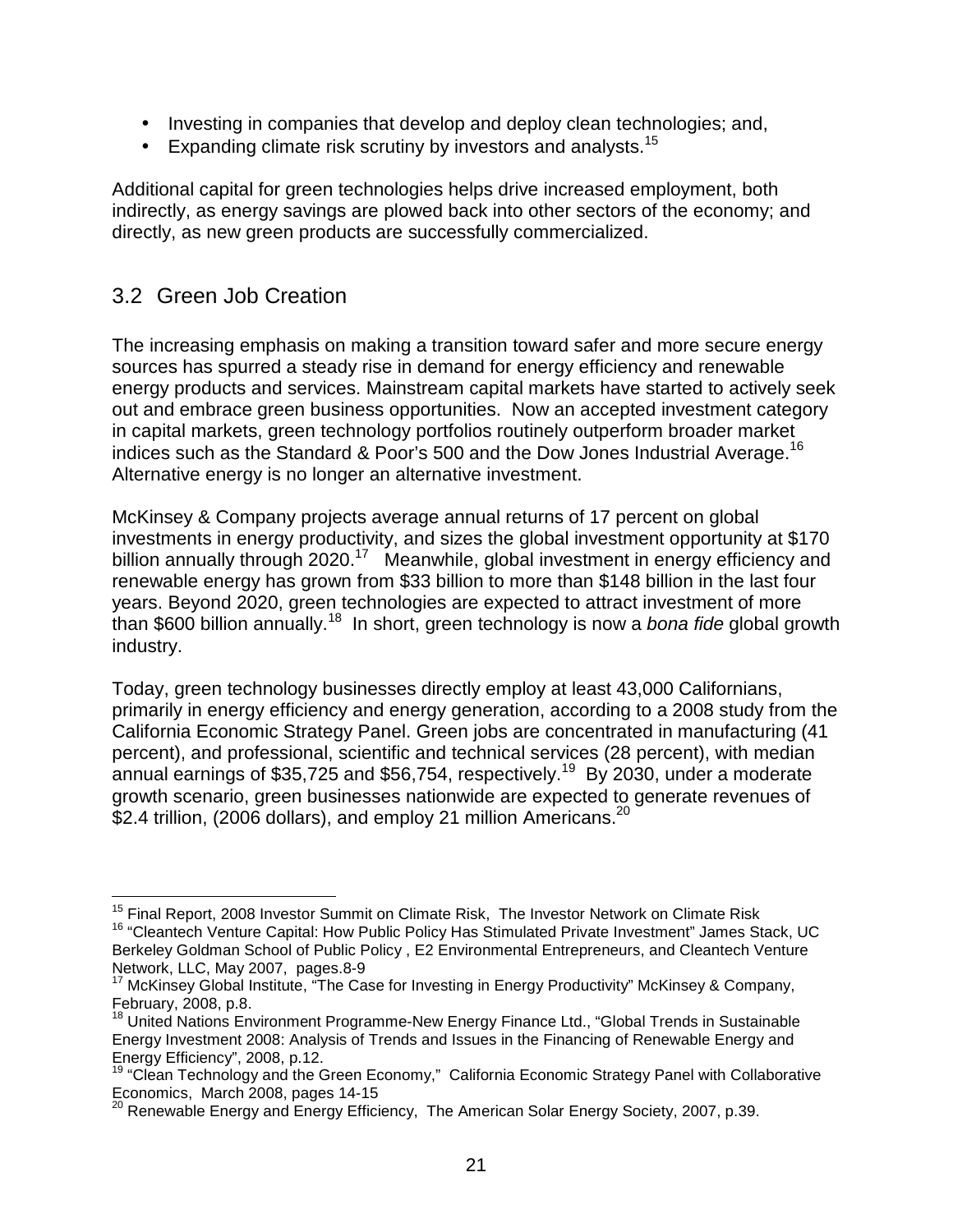#### <span id="page-29-0"></span>3.3 Energy Efficiency Jobs

 As a leader in green technology development and use, California has already realized substantial economic benefits from the adoption of energy efficiency policies. State energy efficiency measures have saved enough energy over the past 30 years to avoid construction of 24 500-megawatt power plants. Today, California's per capita electricity consumption is 40 percent below the national average, and the carbon intensity of California's economy is among the lowest in the nation. $21$ 

 Household consumption accounts for over 70 percent of Gross State Product, and household energy savings are a key driver of both employment and economic growth. As energy-efficient households shift spending from the capital intensive supply chain of the energy industry to the more labor-intensive supply chains of other products and services, more new jobs are created. As a result, net employment impacts of energy efficiency for California are strongly positive.

 Building and appliance efficiency standards have saved California households more than \$56 billion in electricity and natural gas costs since 1978, and increased the growth of Gross State Product by 3 percent (\$31 billion) over the same period. California's Title 24 building standards are expected to produce another \$23 billion in household energy savings by 2013, while California's appliance standards are projected to deliver another \$25 billion in energy savings through 2020.<sup>22</sup>

#### 3.4 Renewable Energy Jobs

 $\overline{\phantom{a}}$ 

 Renewable energy—solar, wind, biomass, geothermal—will also bring new employment opportunities to Californians while spurring economic growth. Compared to other states, California enjoys significant advantages for renewable energy development. These include: concentrated innovation resources; a large potential customer base; key natural resources such as reliable insolation and wind; and supportive regulatory programs, including the California Renewable Portfolio Standard, the Million Solar Roofs Initiative, the California Global Warming Solutions Act of 2006, and the Solar Water Heating and Efficiency Act of 2007.

 Other researchers have estimated that under a national scenario with 15 percent renewables penetration by 2020, California will experience a net gain in direct employment of 140,000 jobs by 2020.  $^{23}$  Because investments in green technologies produce jobs at a higher rate than investments in conventional technologies, jobs losses

 $^{21}$  California Energy Commission,. 2007. 2007 Integrated Energy Policy Report. CEC-100-2007-008-CMF, p. 3.

 $^{22}$  California Energy Commission, 2007. 2007 Integrated Energy Policy Report. CEC-100-2007-008-CMF, p. 3.

 Kapadia and Fripp, Putting Renewables to Work: "How Many Jobs Can the Clean Energy Industry Generate?", Energy and Resources Group, Goldman School of Public Policy.  $^{23}$  Clean Energy: Jobs for America's Future, Tellus Institute and MRG Associates, cited in Kammen,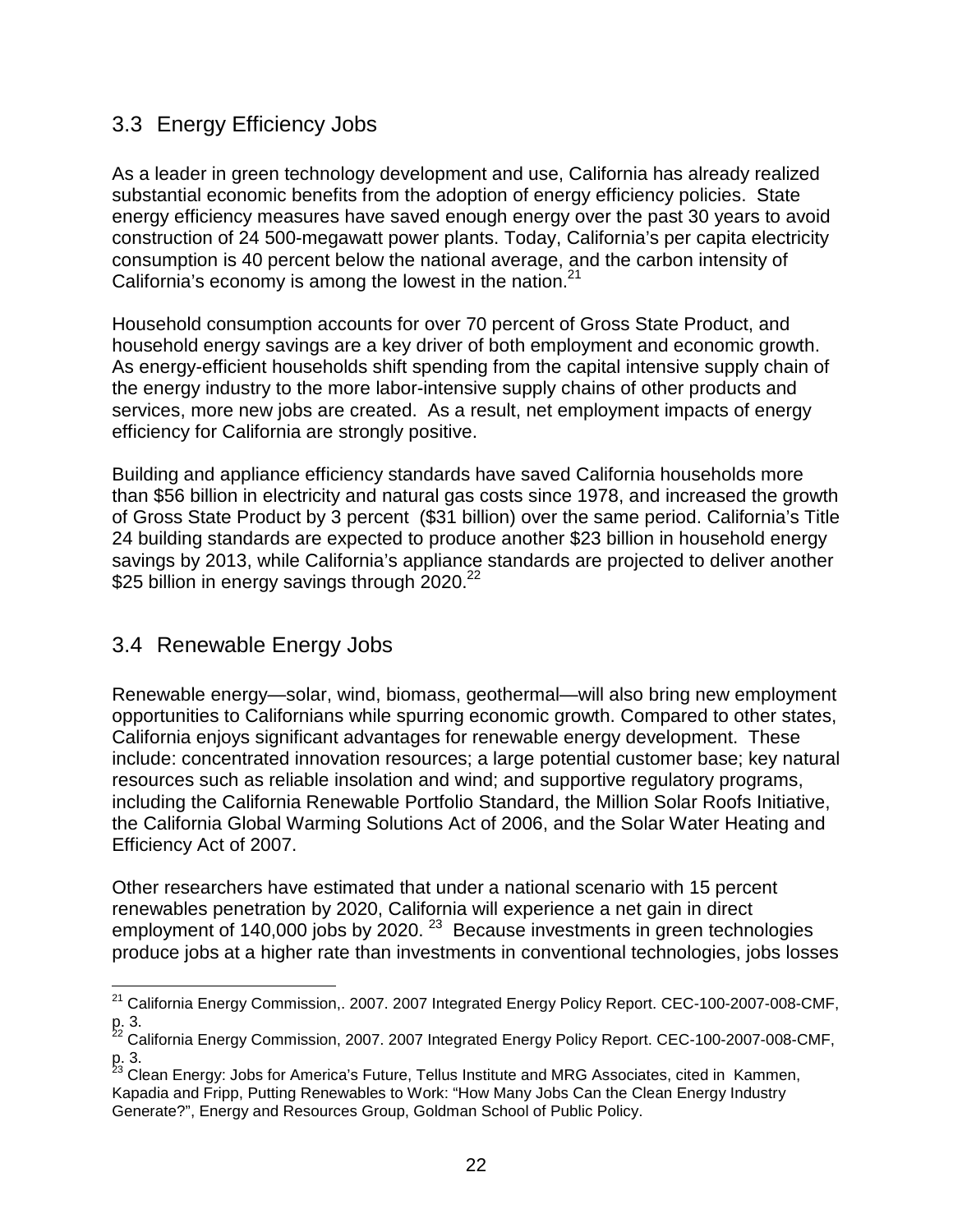<span id="page-30-0"></span> that occur in traditional fossil fuel industries will be more than compensated for by gains in the clean energy sector.

 Furthermore, if California's renewable energy suppliers field products that are sufficiently competitive to penetrate the export market, employment and earnings dividends for the state will also increase. California renewable energy industries servicing the export market can generate up to 16 times more employment than those that only manufacture for domestic consumption, according to a study by the Research and Policy Center of Environment California.<sup>24</sup>

# **4 PEER REVIEW OF THE DRAFT SCOPING PLAN ECONOMIC ANALYSIS**

 ARB believes that the economic modeling presented in this supplement would benefit from an independent peer review and is therefore taking steps, through an established independent process conducted by CalEPA, to establish a peer review panel. Submission of the economic analysis for peer review can strengthen the economic assessment as well as the findings presented in the draft Scoping Plan. The purpose of the review is for the peer reviewers to make a determination as to whether the economic analysis is based upon sound scientific knowledge, methods, and practices. In short, the purpose of the peer review is to ensure that the scientific underpinnings of the economic analysis are based on the best science. In an effort to establish the peer review panel, the ARB has requested the University of California, Berkeley to initiate the process of selecting experts to review the economic analysis presented in this document. During its selection and review the panel will remain anonymous to the ARB and only be identified after submitting its comments.

 The Economic Analysis Supplement will be provided to the peer reviewers through the University of California, Berkeley. The reviewers will be selected by the Berkley Institute of the Environment based on their professional experience, having distinguished themselves as experts in the field of economics with a particular focus in areas including economic modeling, market mechanisms and the economics of climate change mitigation. As part of its review the panel will:

- Assess the theoretical basis of the models;
- • Assess the appropriateness of the models to support the evaluation of the policy scenarios to reduce emissions of GHGs;
- • Assess the key data sets (e.g., energy consumption forecasts) upon which one or more of the models rely;
- Examine the assumptions for their validity and practicality;
- • Assess the key variables to which the model is most sensitive and a qualitative assessment of how alternative assumptions could impact the results;

<sup>1</sup>  $24$  "Renewable Energy and Jobs. Employment Impacts of Developing Markets for Renewables in California", Environment California Research and Policy Center, 2003 cited in Kammen, Kapadia and Fripp (see above).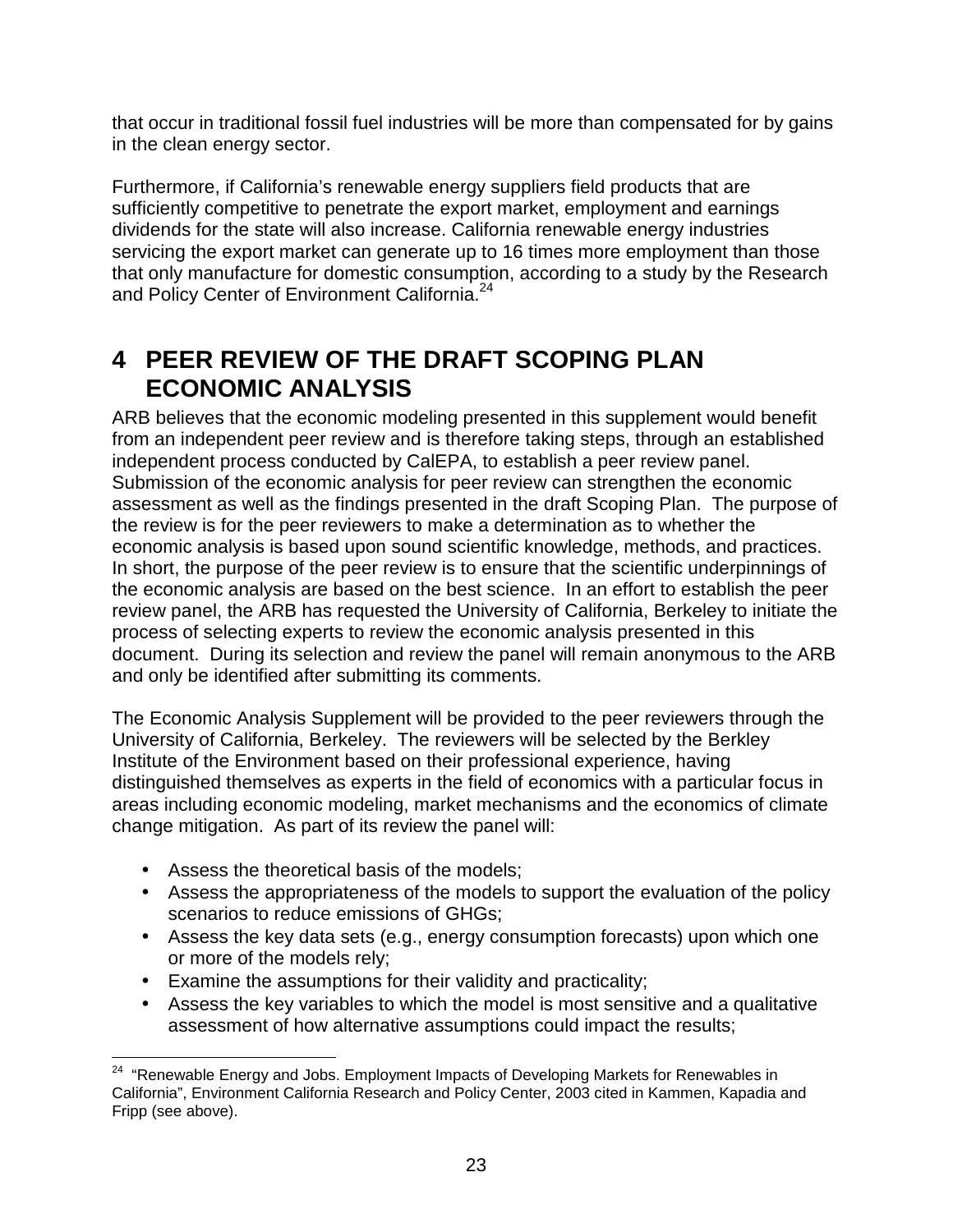- <span id="page-31-0"></span> • Assess the economic analysis of the proposed Scoping Plan including the associated inputs and assumptions;
- • Comment on the reasonableness of the models' results as well as their interpretation as presented in the analysis;
- • Comment on additional analyses that ARB should consider incorporating during the implementation of the Scoping Plan; and,
- • Comment on additional modeling approaches that others have done/may do in response to the Scoping Plan.

 The Economic Supplement will be provided to the peer reviewers concurrent with its public release. ARB will consider the results of this peer review when it is provided and will respond as appropriate.

 In addition to the formal peer review the economic analysis and related ongoing work will also be reviewed by the Climate Action Team.

# **5 CONCLUSION**

 California has boldly accepted the challenge to address climate change by developing a comprehensive program to reduce greenhouse gases. As this Economic Analysis Supplement indicates, the Preliminary Recommendations also presents us with a tremendous economic opportunity. We can implement AB 32 in a way that not only protects, but actually enhances economic growth and creates thousands of new jobs. We can grow our economy while also making it cleaner, more efficient and more secure. There are many economic benefits that will accompany the implementation of a comprehensive emission reduction strategy as outlined in the draft Scoping Plan. Our analysis concludes that:

- • California can reach its emission reduction target in a manner that is beneficial to the economy by increasing the Gross State Product, jobs and income;
- • On average, consumers are expected to be better off because of the savings due to the implementation of increased energy efficiency measures in the draft Scoping Plan;
- • All households, including low-income households, are projected to experience net economic savings due to the implementation of the plan;
- • Business impacts of the draft Scoping Plan are in the positive direction. Several measures in the plan encourage, require or promote energy efficiency that is likely to reduce energy costs for businesses of all sizes over time; and,
- • Implementation of the plan will drive California-based technologies to the forefront of the growing global market in green technology, providing jobs and income to many Californians.

 The Preliminary Recommendation contains an effective mix of approaches for reducing greenhouse gases and takes advantage of the strengths of each. It calls for the deployment of efficient technologies and strategies which will both reduce emissions and save consumers money. Performance standards with market mechanisms will further allow regulated businesses to meet those standards in the most efficient and